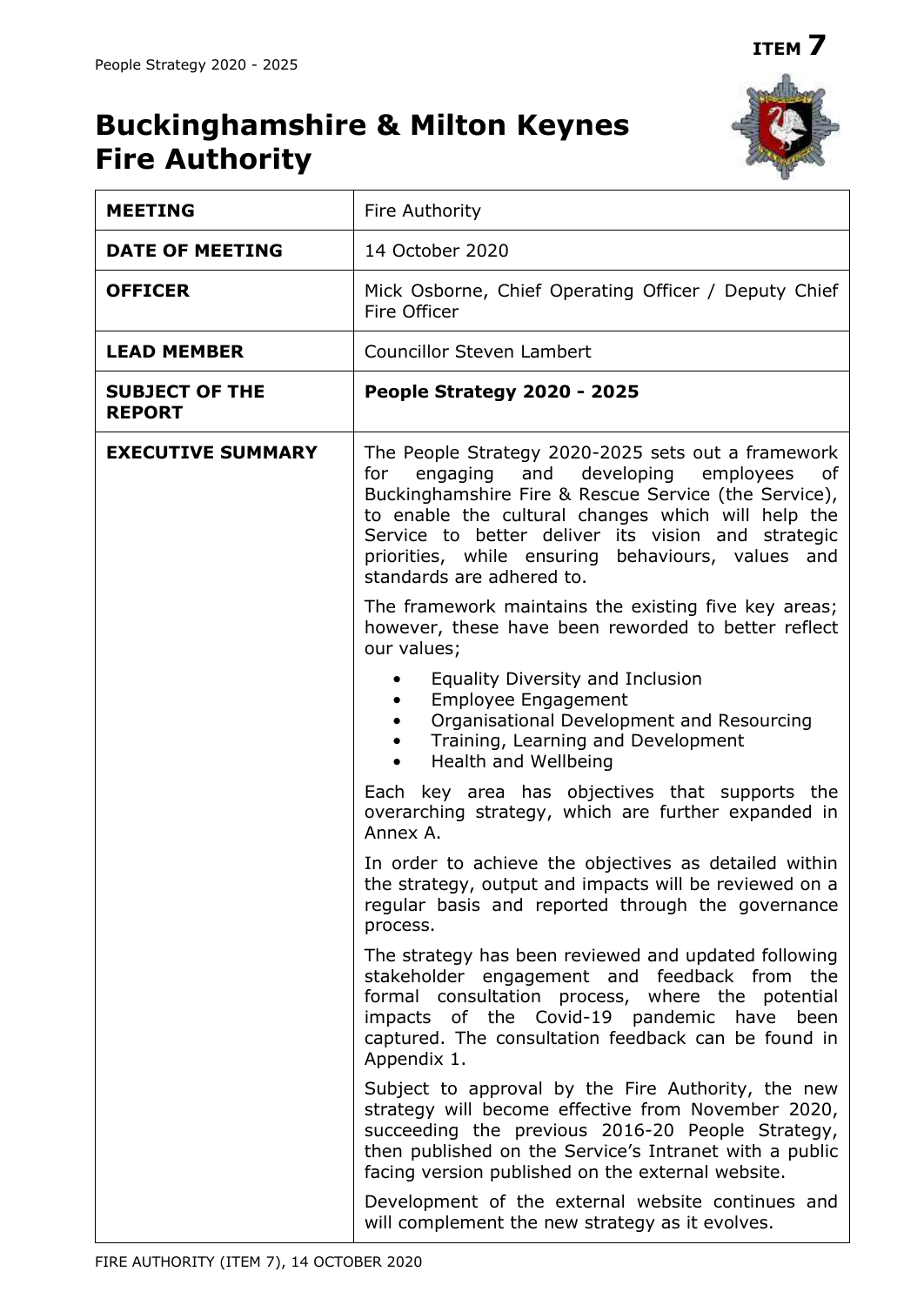|                                         | The current strategy can be found on the Service's<br>external website link below:                                                                                                                                                                   |  |  |  |  |
|-----------------------------------------|------------------------------------------------------------------------------------------------------------------------------------------------------------------------------------------------------------------------------------------------------|--|--|--|--|
|                                         | https://bucksfire.gov.uk/authority/people-strategy/                                                                                                                                                                                                  |  |  |  |  |
| <b>ACTION</b>                           | Decision and Noting.                                                                                                                                                                                                                                 |  |  |  |  |
| <b>RECOMMENDATIONS</b>                  | 1. That the People Strategy 2020-2025, Annex A,<br>be approved.                                                                                                                                                                                      |  |  |  |  |
|                                         | 2. That the consultation feedback in Appendix 1 is<br>noted.                                                                                                                                                                                         |  |  |  |  |
| <b>RISK MANAGEMENT</b>                  | A significant identified risk is the Service's ability to<br>deliver a more diverse workforce within funding and<br>recruitment constraints, and against a background of<br>changing demographics.                                                   |  |  |  |  |
|                                         | The<br>People and Organisational<br>Development<br>Directorate (P&OD) Risk Register highlights<br>our<br>current and future employee resourcing risks. Control<br>measures are in place to mitigate the risks, where the<br>People Strategy is one.  |  |  |  |  |
|                                         | The strategy complements our Equality, Diversity and<br>Inclusion objectives, and arrangements are in place to<br>ensure that language and content are inclusive.                                                                                    |  |  |  |  |
|                                         | The successful implementation of the People Strategy<br>depends on the buy-in and energetic support of<br>everyone concerned, therefore employee consultation<br>engagement will continue to<br>the<br>and<br>enable<br>development of the strategy. |  |  |  |  |
|                                         | Quality assurance arrangements are in place which<br>ensure the Service can govern the content of the<br>strategy and how it is used. For example, this will<br>allow opportunities for further development through<br>collaborative working.        |  |  |  |  |
|                                         | No personally identifiable information is contained<br>within<br>the<br>overarching<br>People<br>Strategy.<br>Data<br>Protection Impact Assessments exist for each key area<br>of the strategy, these will be revised and updated<br>where required. |  |  |  |  |
| <b>FINANCIAL</b><br><b>IMPLICATIONS</b> | Whilst there are no direct financial implications arising<br>out of this report, the strategy contributes to<br>achieving benefits and savings that have been<br>identified in the Public Safety, Corporate and Medium<br>Term Financial Plans.      |  |  |  |  |
|                                         | Cost and benefits implications for each initiative<br>outlined in the strategy will be considered as part of<br>the supporting individual business cases.                                                                                            |  |  |  |  |
|                                         | The People Strategy updates will be delivered from<br>within existing budgets.                                                                                                                                                                       |  |  |  |  |
| <b>LEGAL IMPLICATIONS</b>               | There are no legal implications arising from the                                                                                                                                                                                                     |  |  |  |  |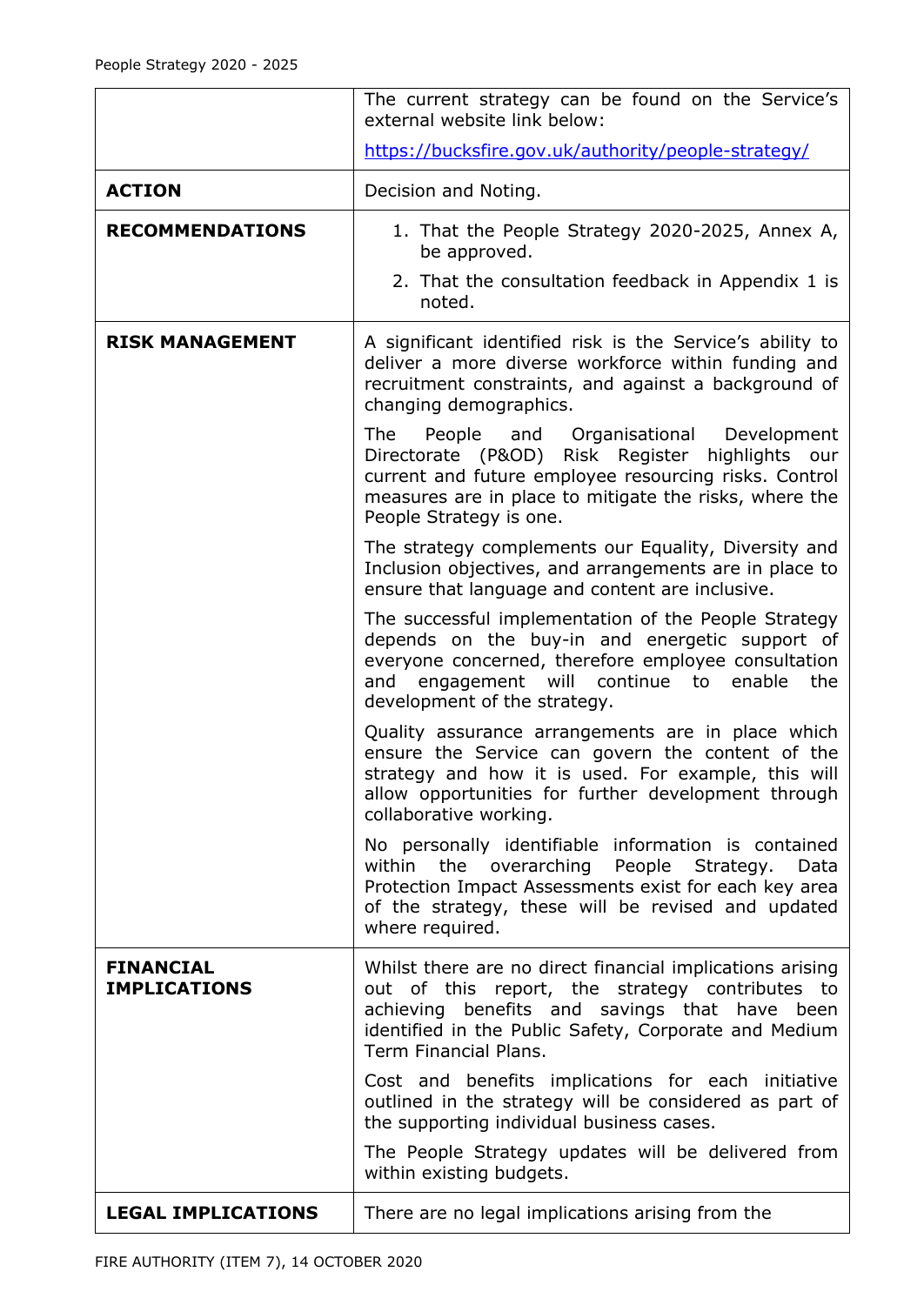|                                                             | recommendation.                                                                                                                                                                                                                                                                                                     |  |  |  |  |  |
|-------------------------------------------------------------|---------------------------------------------------------------------------------------------------------------------------------------------------------------------------------------------------------------------------------------------------------------------------------------------------------------------|--|--|--|--|--|
| <b>CONSISTENCY WITH</b><br>THE PRINCIPLES OF<br>THE DUTY TO | The <b>Policing and Crime Act 2017</b> requires the Service<br>to keep opportunities for collaboration with the police<br>and ambulance services under review.                                                                                                                                                      |  |  |  |  |  |
| <b>COLLABORATE</b>                                          | Collaboration opportunities arising from the People<br>Strategy will be reviewed as they present themselves.                                                                                                                                                                                                        |  |  |  |  |  |
|                                                             | The three Thames Valley Fire Services are progressing<br>common approaches to operational On-Call Firefighter<br>recruitment. This joint working initiative is<br>an<br>opportunity to promote fire service careers and raise<br>awareness across community groups with the aim of<br>improving employee diversity. |  |  |  |  |  |
|                                                             | Collaboration with Thames Valley Police (TVP) on<br>apprenticeships and promoting careers for young<br>people is well established.                                                                                                                                                                                  |  |  |  |  |  |
|                                                             | The Service recently signed the national Armed Forces<br>Covenant and promise to actively support the armed<br>forces community. It acknowledges that we recognise<br>the value serving personnel, reservists, veterans and<br>military families can bring to our Service.                                          |  |  |  |  |  |
| <b>HEALTH AND SAFETY</b>                                    | The global Covid-19 pandemic is presenting new risks,<br>where the Service continues to adapt in order to<br>ensure the safety, wellbeing and productivity of our<br>staff as well as the safety and wellbeing of the public,<br>visitors and our partner agencies.                                                 |  |  |  |  |  |
| <b>EQUALITY AND</b><br><b>DIVERSITY</b>                     | The Service has a statutory obligation under equality<br>legislation to eliminate unlawful discrimination. The<br>People Strategy, policies, and procedures aim to<br>support the meeting of these requirements.                                                                                                    |  |  |  |  |  |
|                                                             | If we have greater representation of our diverse<br>communities, then we will be able to find solutions to<br>barriers in relation to employment and accessing<br>services.                                                                                                                                         |  |  |  |  |  |
|                                                             | Diversity is one of our core values and a key area in<br>the People Strategy. The dedicated Equality, Diversity<br>and Inclusion section is now fully embedded.                                                                                                                                                     |  |  |  |  |  |
|                                                             | The strategy aligns to and complements our Equality,<br>Diversity and Inclusion Policy and objectives.                                                                                                                                                                                                              |  |  |  |  |  |
| <b>USE OF RESOURCES</b>                                     | <b>Communication with stakeholders;</b><br>Communications and early engagement with relevant<br>stakeholders enabled key information to be obtained,<br>which supported the development of the strategy.                                                                                                            |  |  |  |  |  |
|                                                             | The strategy has been revised and updated following<br>feedback from the formal internal<br>consultation<br>process.                                                                                                                                                                                                |  |  |  |  |  |
|                                                             | Progress and updates regarding the revised strategy<br>have been communicated to the Joint Consultation                                                                                                                                                                                                             |  |  |  |  |  |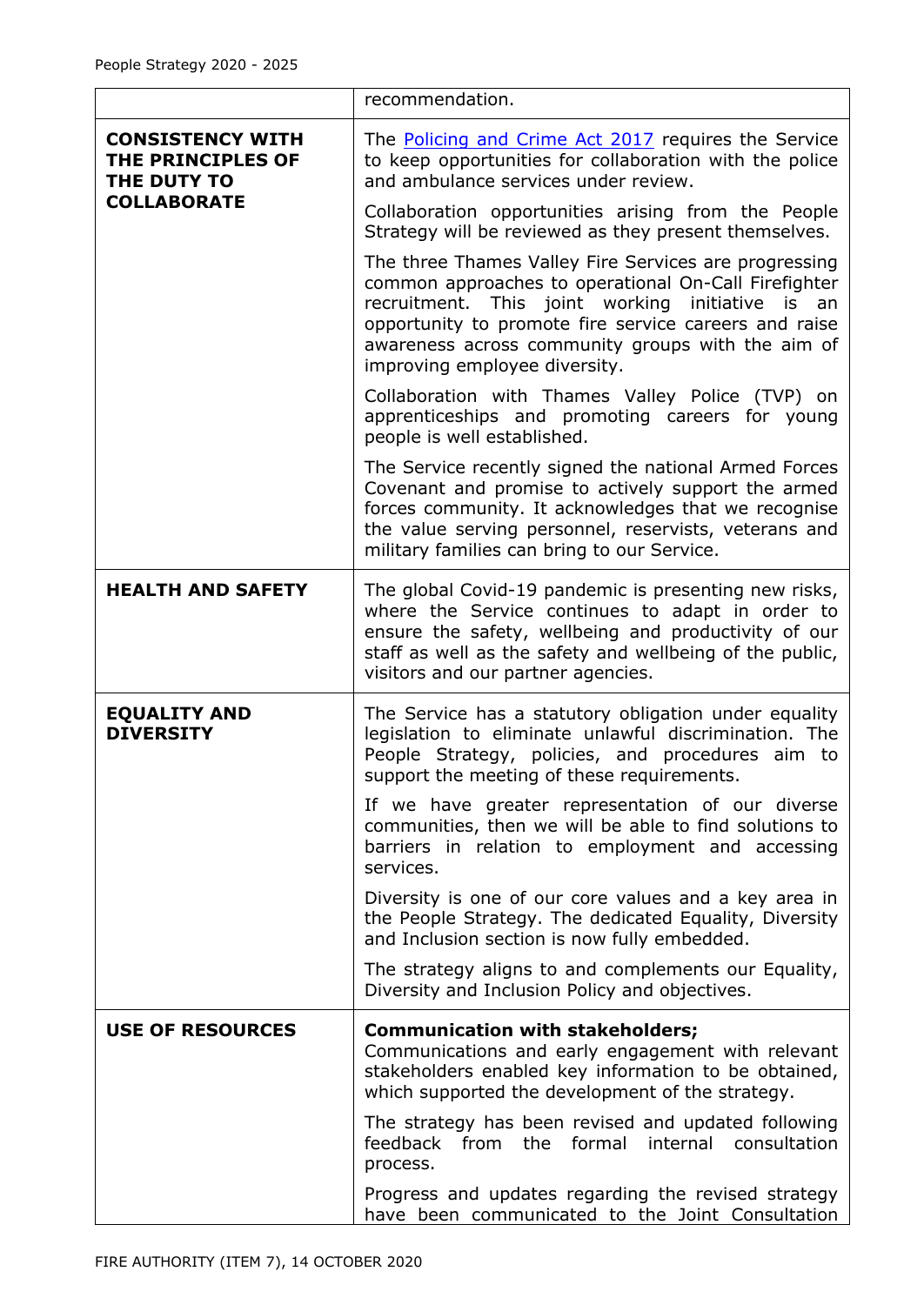|                               | Forum, and regular updates will continue.                                                                                                                                                                                                                                                                                                                                                                              |  |  |  |  |  |
|-------------------------------|------------------------------------------------------------------------------------------------------------------------------------------------------------------------------------------------------------------------------------------------------------------------------------------------------------------------------------------------------------------------------------------------------------------------|--|--|--|--|--|
|                               | The system of internal control;                                                                                                                                                                                                                                                                                                                                                                                        |  |  |  |  |  |
|                               | The People Strategy provides a framework, along with<br>the governance arrangements for controlling the<br>Service's workforce development over the next five<br>years and is aligned to the Public Safety Plan and<br>Corporate Plan 2020 -2025.                                                                                                                                                                      |  |  |  |  |  |
|                               | The medium term financial strategy;<br>The People Strategy 2020 - 2025 aims to support the<br>delivery of our Medium-Term Financial Plan.                                                                                                                                                                                                                                                                              |  |  |  |  |  |
|                               | The balance between spending and resources;<br>The strategy sets out a framework which supports<br>delivery of the Service's strategic objectives over the<br>next five years. The priorities and objectives within<br>the strategy will be cascaded to directorate, team and<br>individual levels and resourced from within the<br>establishment and budgets set by the Workforce and<br>Medium-Term Financial Plans. |  |  |  |  |  |
|                               | The management of the asset base;<br>There are no asset base implications arising from this<br>report.                                                                                                                                                                                                                                                                                                                 |  |  |  |  |  |
|                               | <b>Environmental;</b><br>Changes to our operating environment due to the<br>global Covid-19 pandemic may present opportunities<br>for the Service to reduce its carbon footprint, whereby<br>employees favouring home / remote<br>working<br>technologies instead of commuting to<br>Service<br>premises.                                                                                                              |  |  |  |  |  |
| <b>PROVENANCE SECTION</b>     | <b>Background</b>                                                                                                                                                                                                                                                                                                                                                                                                      |  |  |  |  |  |
| &<br><b>BACKGROUND PAPERS</b> | Fire Authority report 10 June 2020. People Strategy<br>2016 - 2020 Annual Update. -                                                                                                                                                                                                                                                                                                                                    |  |  |  |  |  |
|                               | https://bucksfire.gov.uk/documents/2020/06/fire-<br>authority.pdf/                                                                                                                                                                                                                                                                                                                                                     |  |  |  |  |  |
|                               | Fire Authority report 19 June 2019. People Strategy<br>2016 - 2020 Annual Update. -                                                                                                                                                                                                                                                                                                                                    |  |  |  |  |  |
|                               | https://bucksfire.gov.uk/documents/2020/03/190619<br>fire authority agenda.pdf/                                                                                                                                                                                                                                                                                                                                        |  |  |  |  |  |
|                               | Fire Authority report 17 October 2018. Equality,<br>Diversity and Inclusion Objectives 2016-20: Review of<br>Year Two progress                                                                                                                                                                                                                                                                                         |  |  |  |  |  |
|                               | https://bucksfire.gov.uk/documents/2020/03/fire_aut<br>hority agenda and reports 171018.pdf/                                                                                                                                                                                                                                                                                                                           |  |  |  |  |  |
|                               | Fire Authority report 7 June 2017. People Strategy<br>2016 to 2020 - Annual Update                                                                                                                                                                                                                                                                                                                                     |  |  |  |  |  |
|                               | https://bucksfire.gov.uk/documents/2020/03/070617<br>fire authority agenda.pdf/                                                                                                                                                                                                                                                                                                                                        |  |  |  |  |  |
|                               |                                                                                                                                                                                                                                                                                                                                                                                                                        |  |  |  |  |  |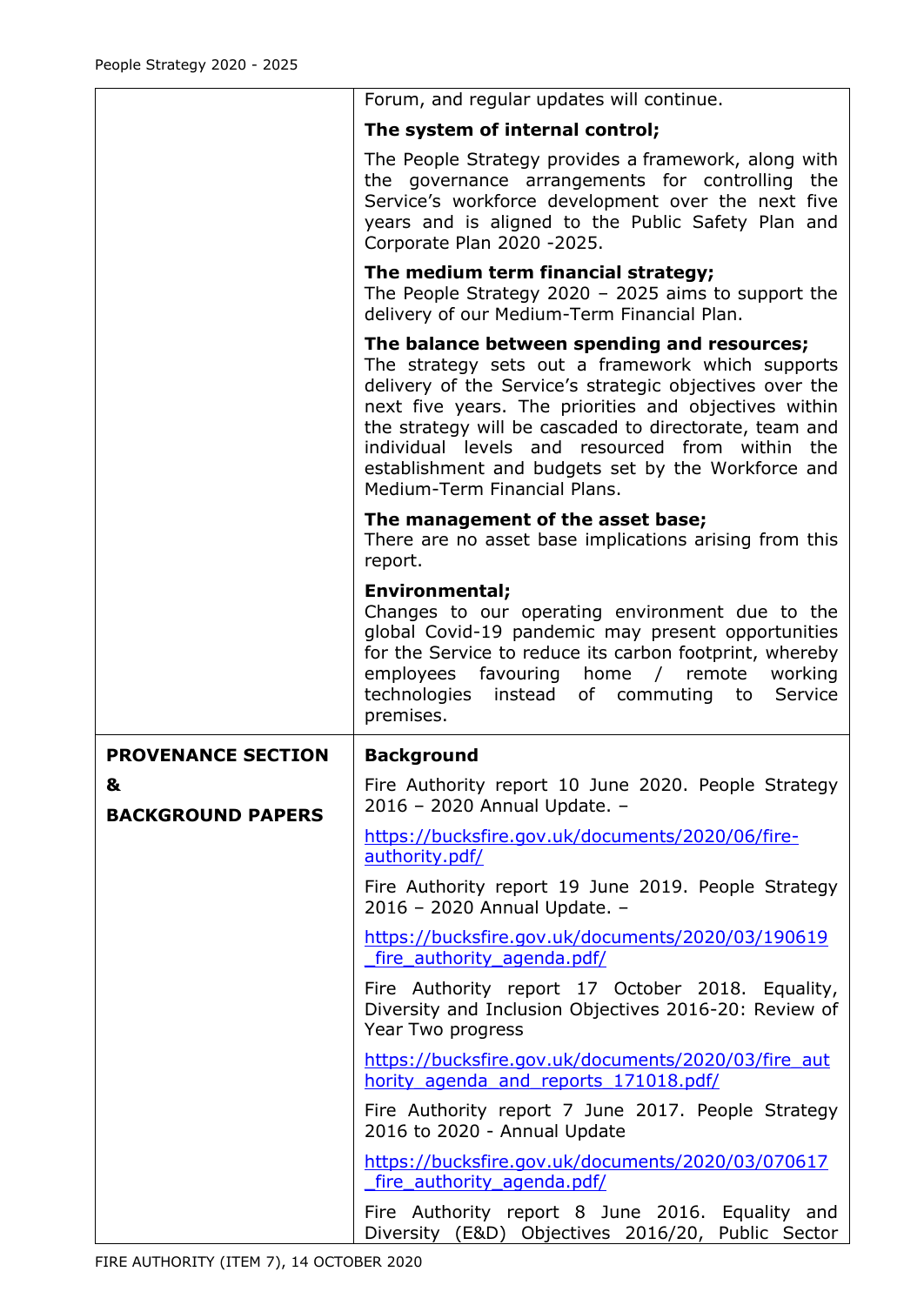|                                                | Equality Duty and Review of 2012-15 Objectives                                                                                                         |  |  |  |  |  |
|------------------------------------------------|--------------------------------------------------------------------------------------------------------------------------------------------------------|--|--|--|--|--|
|                                                | https://bucksfire.gov.uk/documents/2020/03/fire_aut<br>hority agenda 8 june 2016.pdf/                                                                  |  |  |  |  |  |
|                                                | Executive Committee report February 2016. The<br>Authority's People Strategy 2016 to 2020. Optimising<br>the contribution and well-being of our people |  |  |  |  |  |
|                                                | https://bucksfire.gov.uk/documents/2020/03/030216<br>exec committee agenda.pdf/                                                                        |  |  |  |  |  |
|                                                | Public Safety Plan 2015 -2020                                                                                                                          |  |  |  |  |  |
|                                                | https://bucksfire.gov.uk/documents/2020/03/2015-<br>20-psp-final.pdf/                                                                                  |  |  |  |  |  |
|                                                | Corporate Plan 2015 - 2020                                                                                                                             |  |  |  |  |  |
|                                                | https://bucksfire.gov.uk/documents/2020/03/2015-<br>20 corporate plan refresh march 2019.pdf/                                                          |  |  |  |  |  |
| <b>APPENDICES</b>                              | Annex A - People Strategy 2020 - 2025                                                                                                                  |  |  |  |  |  |
|                                                | Appendix 1 - Consultation feedback                                                                                                                     |  |  |  |  |  |
| <b>TIME REQUIRED</b>                           | 15 minutes                                                                                                                                             |  |  |  |  |  |
| <b>REPORT ORIGINATOR</b><br><b>AND CONTACT</b> | Jamie Humphrey - Station Commander - Human<br><b>Resources Projects</b>                                                                                |  |  |  |  |  |
|                                                | jhumphrey@bucksfire.gov.uk                                                                                                                             |  |  |  |  |  |
|                                                | 07970 336960                                                                                                                                           |  |  |  |  |  |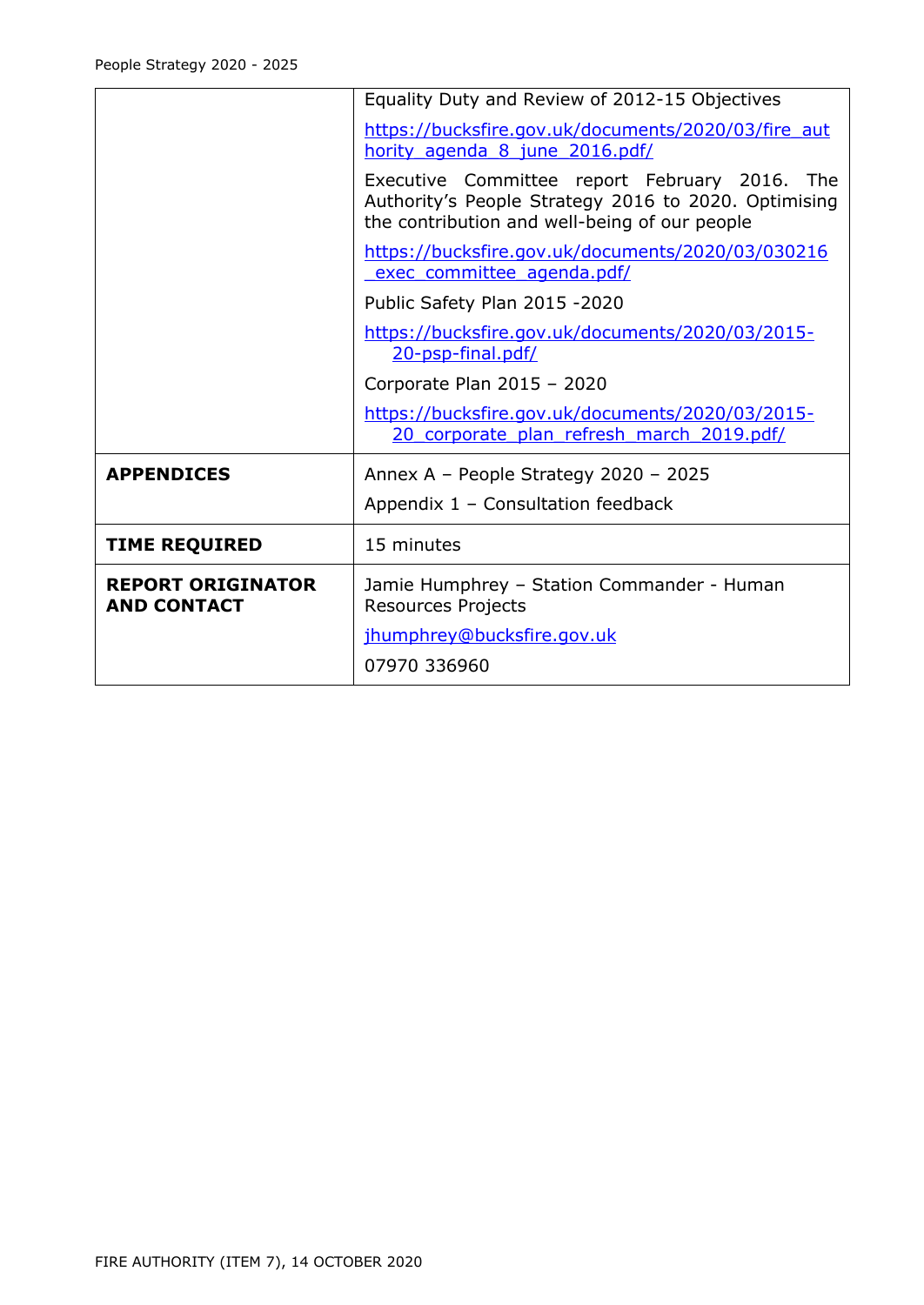People Strategy 2020-2025



#### Annex A

#### **1. Changes since the last version**

Current version 2.0 - based on feedback obtained through stakeholder engagement and consultation, the document has been updated and reissued.

Information Asset Owner: Chief Operating Officer (Deputy Chief Fire Officer)

| Author:   | <b>Station Commander Human Resources Projects</b> |
|-----------|---------------------------------------------------|
| Approval: | Fire Authority                                    |
| Date:     | 14 October 2020                                   |

#### <span id="page-5-1"></span>**2. Index**

- 1. [Document changes](#page-5-0)
- 2. [Index](#page-5-1)
- 3. [Purpose and scope](#page-5-2)
- 4. [Roles and responsibilities](#page-6-0)
- 5. [Our Vision](#page-6-1)
- 6. [Our Aim](#page-6-2)
- 7. [The Challenge](#page-7-0)
- <span id="page-5-0"></span>8. [Our Values](#page-7-1)
- 9. [Our Principles](#page-8-0)
- 10[.Our People Priorities](#page-8-1)
- 11. Measuring Success
- 12[.People Strategy Framework](#page-10-0)
- 13.Key area one Equality, [Diversity and Inclusion](#page-10-1)
- 14.Key area two [Employee Engagement](#page-11-0)
- 15.Key area three [Organisational Development and Resourcing](#page-12-0)
- 16.Key area four [Training, Learning and Development](#page-13-0)
- 17.Key area five [Health and Wellbeing](#page-14-0)
- 18[.Consultation/publication/communication](#page-15-0)
- 19[.Impact Assessments](#page-16-0)

#### <span id="page-5-2"></span>**3. Purpose and scope**

The People Strategy 2020-2025 sets out a framework for engaging and developing employees of Buckinghamshire Fire & Rescue Service (the Service), to enable the cultural changes which will help the Service to better deliver its vision and strategic priorities, while ensuring behaviours, values and standards are adhered to.

The framework outlines five key areas;

- Equality Diversity and Inclusion
- Employee Engagement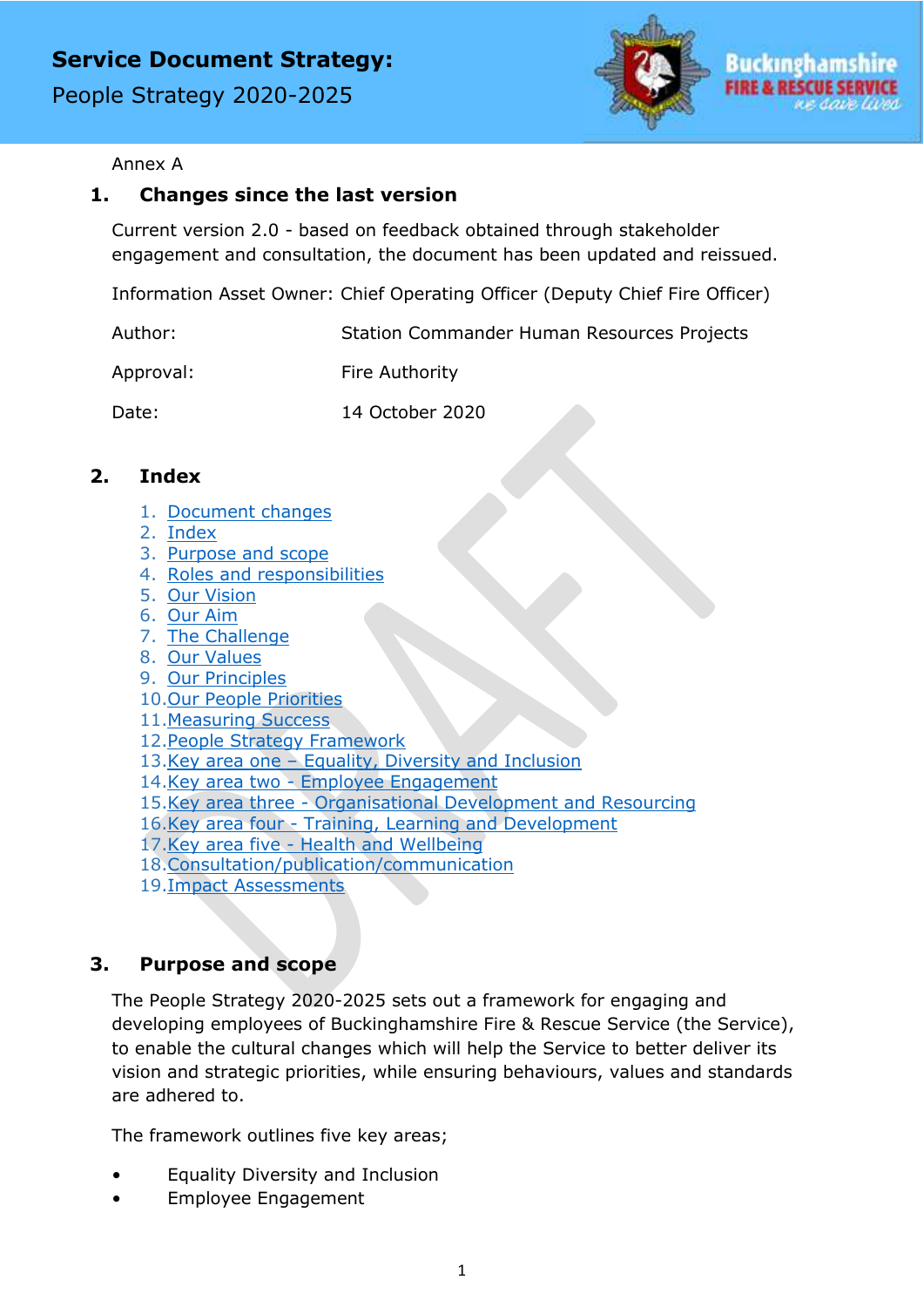People Strategy 2020-2025



#### Annex A

- Organisational Development and Resourcing
- Training, Learning and Development
- Health and Wellbeing

Each key area has objectives that support the overarching strategy which are further expanded in this document.

Over the next five years the Service will become more flexible, diverse and integrated with partners, investigating opportunities for employees to broaden skill-sets, ensuring where possible, they have opportunities, choice and pathways for promotion and development.

The Service's People Strategy is intended to be flexible in order to address how we can most effectively respond to our current and future needs.

#### <span id="page-6-0"></span>**4. Roles and responsibilities**

**Buckinghamshire & Milton Keynes Fire Authority (the Authority)** – endorsing and supporting the strategy, and employees, to ensure the Service works to improve public safety, strengthen collaboration, drive transformation and enhance effectiveness, as laid out in the Public Safety Plan and Corporate Plan 2020 - 2025.

**The Strategic Management Board (SMB)** - has corporate responsibility for ensuring the delivery of the strategy.

**Managers** - responsible for embracing the strategy. Supporting employees and setting the example, in line with the ethos of the strategy. Supporting the drive to change the organisational culture, as the Service strives to achieve the vision, values, and strategic objectives.

**All employees** – the successful implementation of the People Strategy depends on the buy-in and energetic support of everyone concerned, collectively upholding the expected values, behaviours and objectives of the Service.

#### <span id="page-6-1"></span>**5. Our Vision**

Our vision is to make Buckinghamshire and Milton Keynes the safest areas in England in which to live, work and travel. The strategy will support work to achieve the vision through its aim and priorities, and enable the Service to capture the commitment and professionalism of all employees.

#### <span id="page-6-2"></span>**6. Our Aim**

Our aim is to optimise the contribution and wellbeing of all employees, from existing employees, newly recruited and those leaving the Service.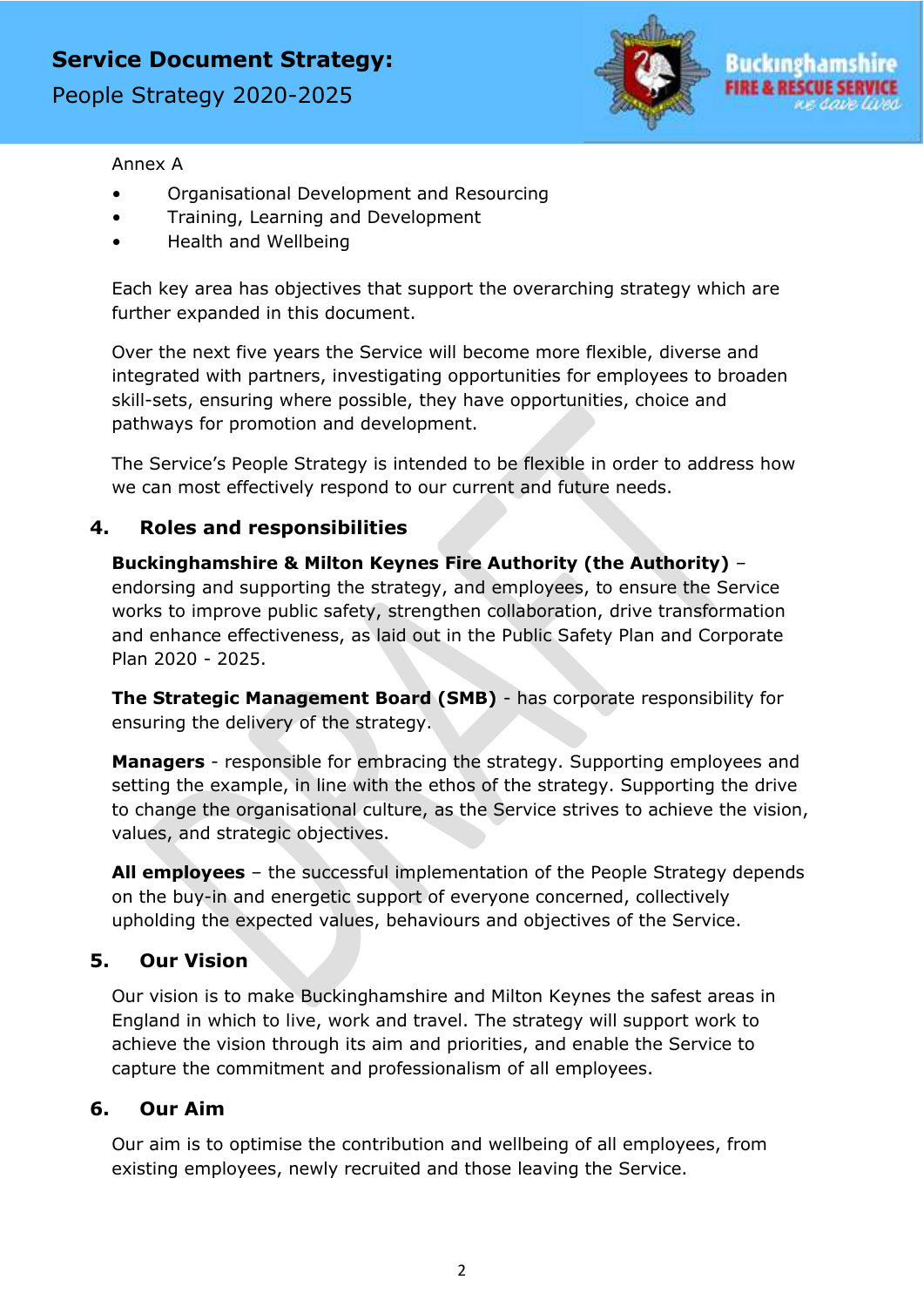People Strategy 2020-2025



#### Annex A

### <span id="page-7-0"></span>**7. The Challenge**

The Public Safety Plan 2020-2025 identifies and translates the internal and external factors which present risks and challenges for the workforce into the future.

The Corporate Plan 2020-2025 illustrates how the Service will meet the challenges faced, and the commitment to delivering consistent improvement; taking a fresh look at how services are delivered in line with those identified risks and opportunities.

The global Covid-19 pandemic is already affecting the size and shape of the economy locally, as well as nationally; the way in which public services are delivered; and, the way in which people work. As yet, the longer-term effects of this are not fully understood but we envisage that some of these impacts are likely to have permanent effects, where the Service will need to adapt in order to ensure the safety, wellbeing and productivity of our staff as well as the safety and wellbeing of the public that we serve.

In addition to presenting new risks, changes to our operating environment may also present new opportunities, such as the potential for larger working age populations in our local towns and villages during the working week as, employers and employees favour remote working technologies instead of commuting to sites in large urban centres. Such trends could increase the pool of people from different backgrounds who might consider working for us on a part-time and / or flexible basis. They will also help inform the design of our employment propositions and recruitment strategies.

Internally other risks and challenges may emerge over the course of this strategy. The following foreseeable risks have been considered;

- Any change in employee legislation
- Any change in strategic direction, or change in Member direction and/or changing priorities
- Engaging and inspiring our employees to buy into the strategy and deliver in light of other conflicting priorities, pressures and expectations, planned or unplanned
- Existing and future budgetary restraints, affecting employee availability and workforce capacity
- Remaining focussed to deliver the priorities of the strategy over the course of the five years and potentially beyond

#### <span id="page-7-1"></span>**8. Our Values**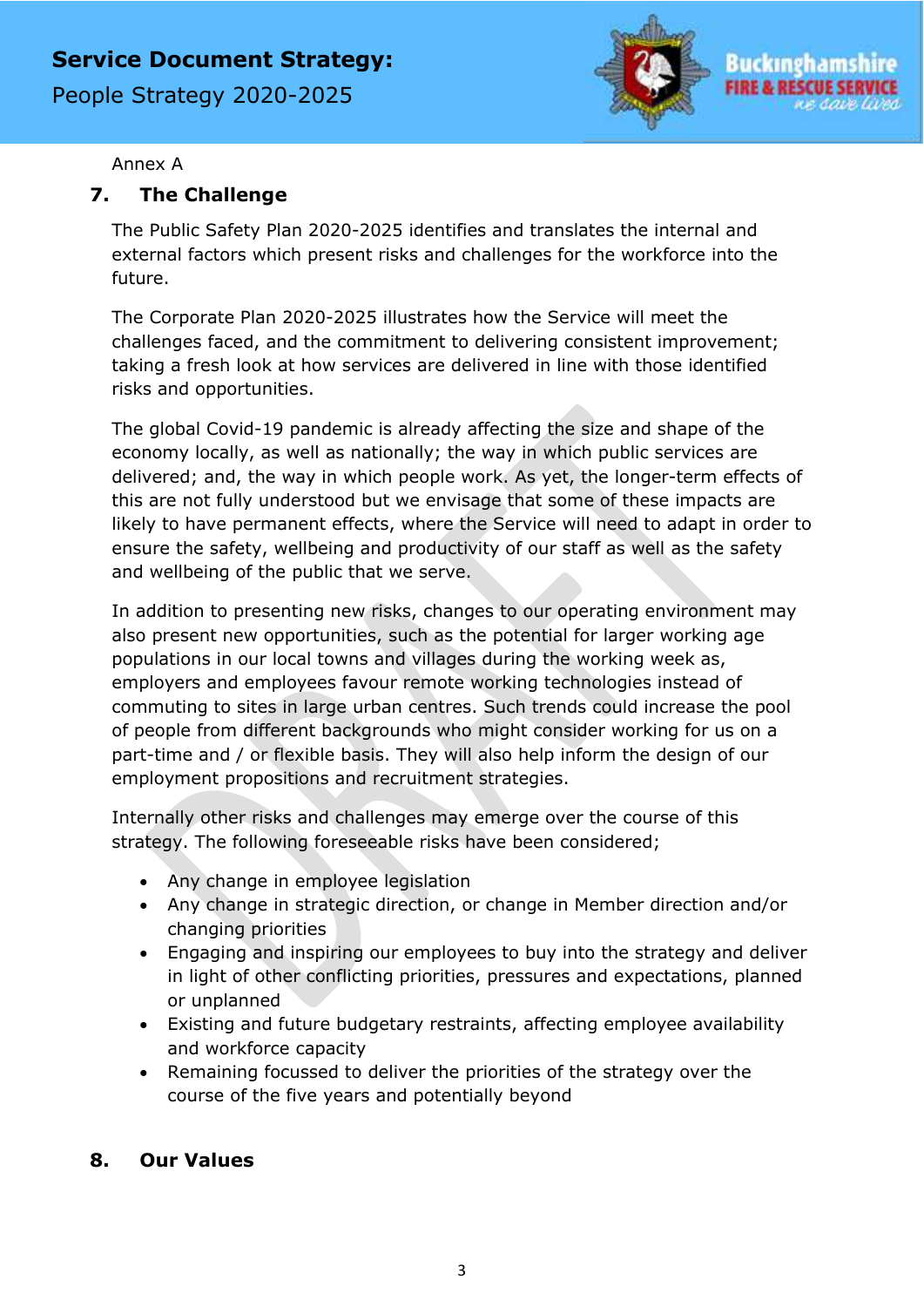People Strategy 2020-2025



#### Annex A

Underpinning everything the Service does is a set of values, which are aspirational for all employees where they engage with others; be it with the public, partner agencies or colleagues.

These values embrace:

- Service to the Community
- People
- Diversity
- Improvement

Our core values cover a range of topics. Those specifically relevant to this strategy are:

- Working with all groups to target and reduce risk and pro-actively seek opportunities to collaborate with our partners
- Treating everyone fairly and with respect, challenging any prejudice or discrimination and respecting people's right to privacy and protecting any personal information we hold
- Placing value on diversity within the Service and the communities we serve
- Creating opportunities to develop and learn, encourage innovation and creativity, working honestly to develop trust and striving for excellence in all that we do
- Accepting responsibility and accountability for performance and actions, being answerable to those we serve

### <span id="page-8-0"></span>**9. Our Principles**

Our principles will be supported through the delivery of the strategy, in particular:

- Ensuring that all employees are aware of the vision, values and behaviours expected within the workplace
- Improving performance through building the skills of a diverse workforce that reflect the community
- Ensuring employees have an understanding of how the Service operates, in order to be as effective as possible within their role
- Ensuring employees recognise and work to the People Strategy, regularly reviewing how their work contributes and supports it, and evidencing this in their annual appraisal

### <span id="page-8-1"></span>**10. Our People Priorities**

Over the next five years the Service aims to: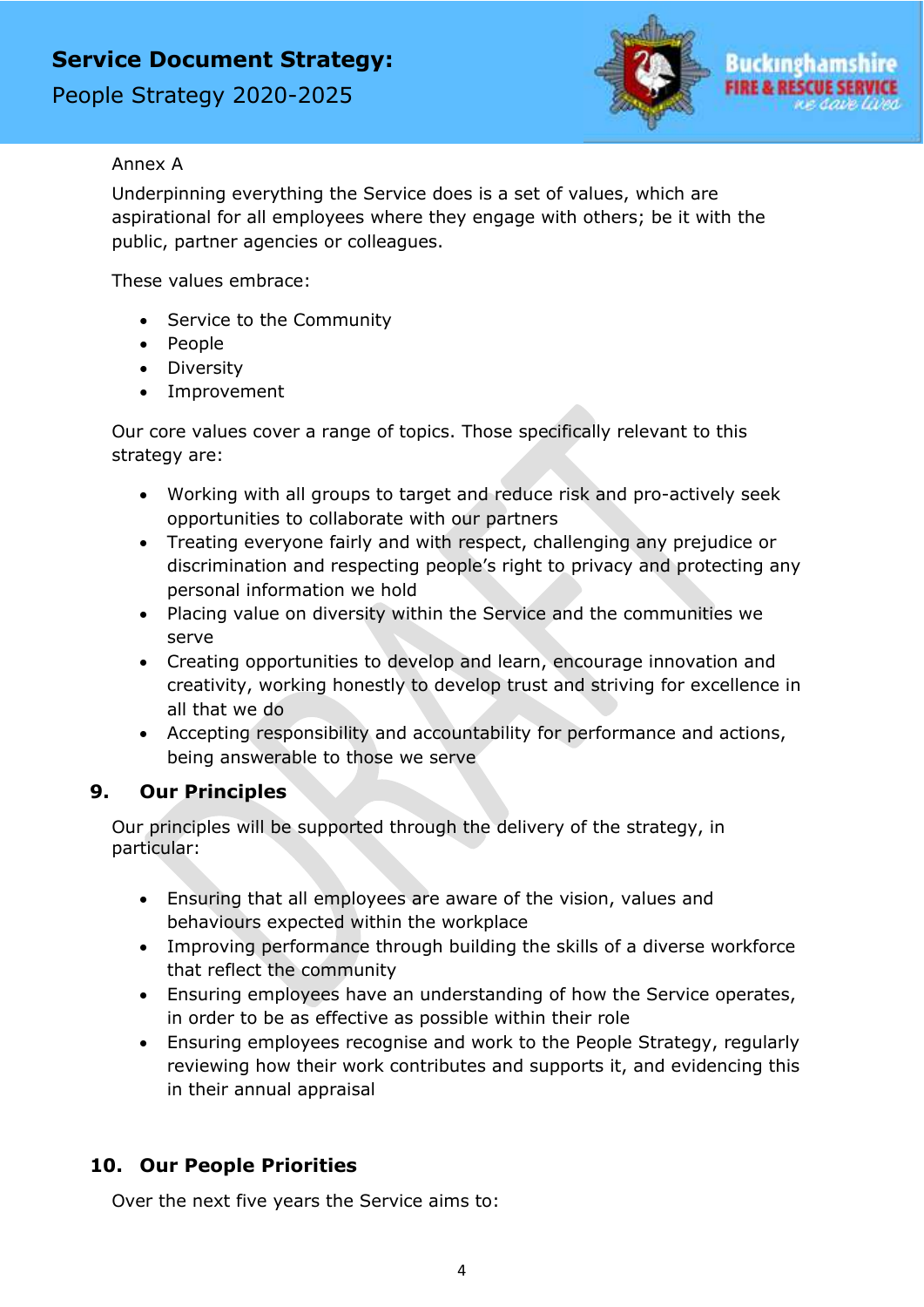People Strategy 2020-2025



#### Annex A

- Create and maintain a sustainable workforce which enables the Service to take appropriate action to:
	- o Recruit, develop and retain a highly talented workforce
	- o Monitor and address, where identified, future and occupational skill shortages
	- o Promote career opportunities, and showcase the organisation as a quality employer
	- o Identify, develop and motivate talent
- Ensure our employment offer is inclusive, and embraces flexibility, to support improved diversity representation across the Service
- Continue development and roll-out of more flexible and innovative employment and apprenticeship opportunities
- Ensure the training strategy and priorities meet the future needs of the Public Safety and Corporate plans 2020-2025
- Continue developing cultural values and behaviours which makes the Service a great place to work for everyone
- Celebrate success and seek to recognise outstanding employee contributions in innovative ways, through our reward and recognition practices
- Continue to explore ways of supporting and enhancing health and wellbeing of employees as their life circumstances change

#### <span id="page-9-0"></span>**11. Measuring Success**

The success of the People Strategy will be measured by a variety of key performance indicators, including however not limited to:

- Employee turnover and retention
- Number of new apprentice starters and retention for full apprenticeship period and onwards
- Appraisal performance
- Career progression
- Recruitment campaign diversity information
- Equality, Diversity and Inclusion data
- Equal pay audit outcomes
- Occupational Health and Employee Assistance information
- Training information
- Employee engagement survey participation and response
- HMICFRS results and HMICFRS employee survey results
- Customer satisfaction survey responses
- Health and Safety statistics
- Absence levels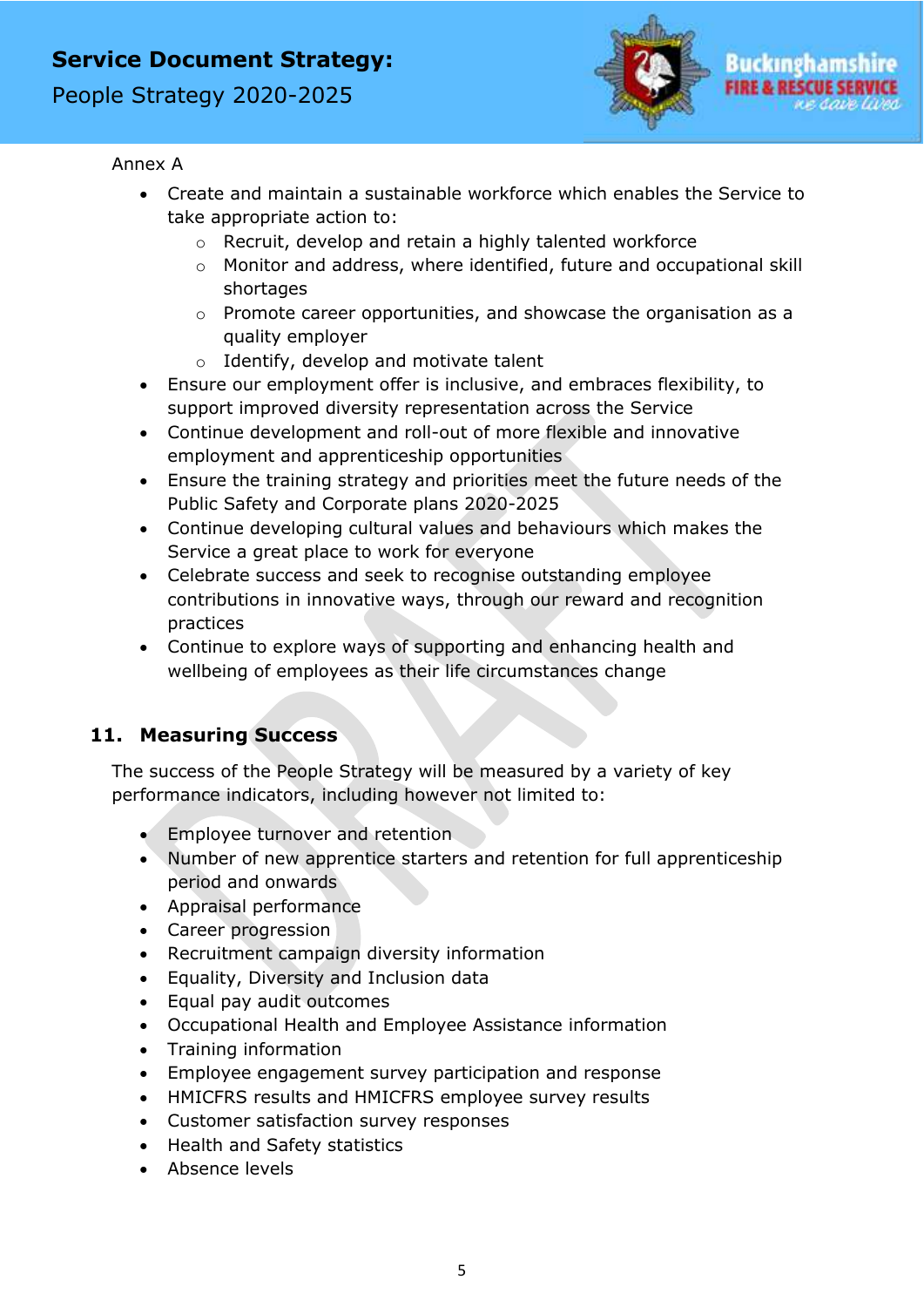People Strategy 2020-2025



#### Annex A

### <span id="page-10-0"></span>**12. People Strategy Framework**

The following visual representation reflects the origins and outcomes of the People Strategy Framework. The outcomes highlight the five key areas which support the overarching strategy.



### <span id="page-10-1"></span>**13. Key area one – Equality, Diversity and Inclusion**

The Service is fully committed to equality, diversity and inclusion. The Service recognises that fairness and inclusion is fundamental to everything it does, to achieve its vision of making Buckinghamshire and Milton Keynes the safest areas in England in which to live work and travel.

The Service believes a workforce that better reflects the diversity of the local population will create a stronger, more enriched and well-informed organisation, able to meet the expectations of a modern Fire & Rescue Service. This is a key aspect of the People Strategy. The Service's objective is to embed equality and diversity into everything it does internally and externally.

The Service continues to build a representative workforce with the appropriate skills, experience and leadership qualities to deliver a range of services to the community, that embraces change and delivers activities to reduce harm and make communities safer and healthier.

The Service recently signed the national Armed Forces Covenant and promise to actively support the armed forces community. It acknowledges that we recognise the value serving personnel, reservists, veterans and military families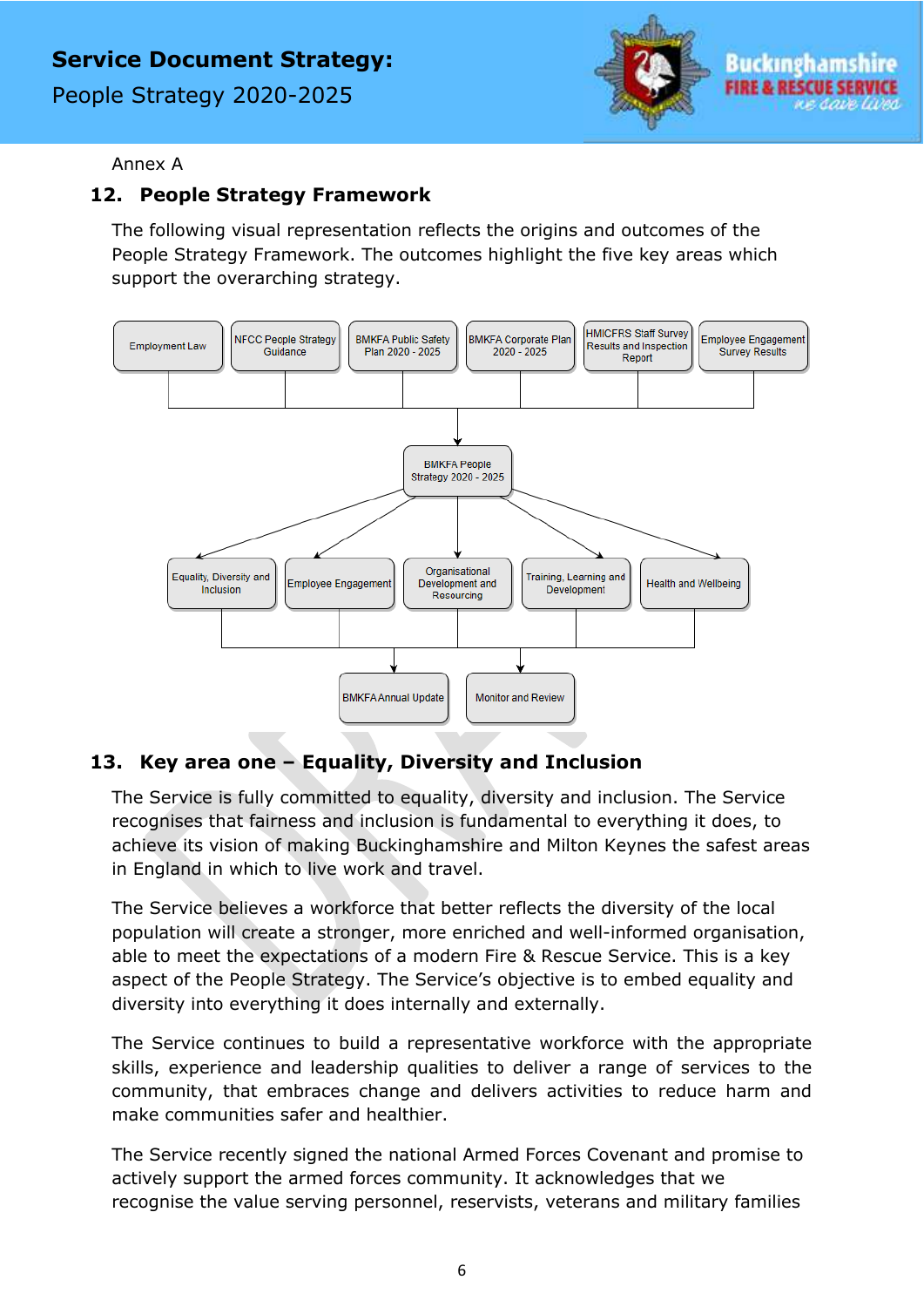People Strategy 2020-2025



#### Annex A

can bring to our Service. It also indicates that we will, through our business dealings, work to ensure they are treated with fairness and respect within both the local community and wider society, and help remove any disadvantages they may encounter in their day-to-day lives. The Covenant formally recognises our commitment to supporting both the physical and mental wellbeing of this oftenunrecognised part of our community and will endeavour to support those who have served, those who are currently serving, and all those connected with the Armed Forces.

The Service pledge to continue to increase the representation of currently underrepresented groups at all levels, with a focus on inclusion to build our culture and reputation as a place that attracts, develops, retains and fully engages all the diverse talent across our Service.

The Service aims to achieve this by actively participating in positive action initiatives, which will encourage individuals from under-represented groups to apply for a role within the Fire & Rescue sector. As a long term initiative the Service will explore how inclusion pathways can provide opportunities in attracting future talent from under-represented groups from schools, colleges, and universities.

### **Our EDI Objectives 2020 - 2025**

The Equality, Diversity and Inclusion Objectives 2020 to 2025 are set out against elements of the Authority's core values: Diversity; Service to the Community; Improvement, People:

- Diversity Our culture will engage and value diversity and difference, to enhance our service to the public
- Service to the community We will provide a more diverse range of services to better protect the communities we serve
- Improvement Our employment offer will be inclusive and embrace flexibility to support improved diversity representation across the Service
- People We aim to be an employer of choice, attracting, recruiting, retaining and developing staff from diverse backgrounds, to reflect the communities we serve

### <span id="page-11-0"></span>**14. Key area two - Employee Engagement**

Effective employee engagement seeks to gain everyone's commitment to help create and maintain a thriving culture to achieve our vision and strategic objectives.

The Service aims to establish and maintain an environment where the workforce has the information required to undertake roles effectively and efficiently, through appropriate communication channels.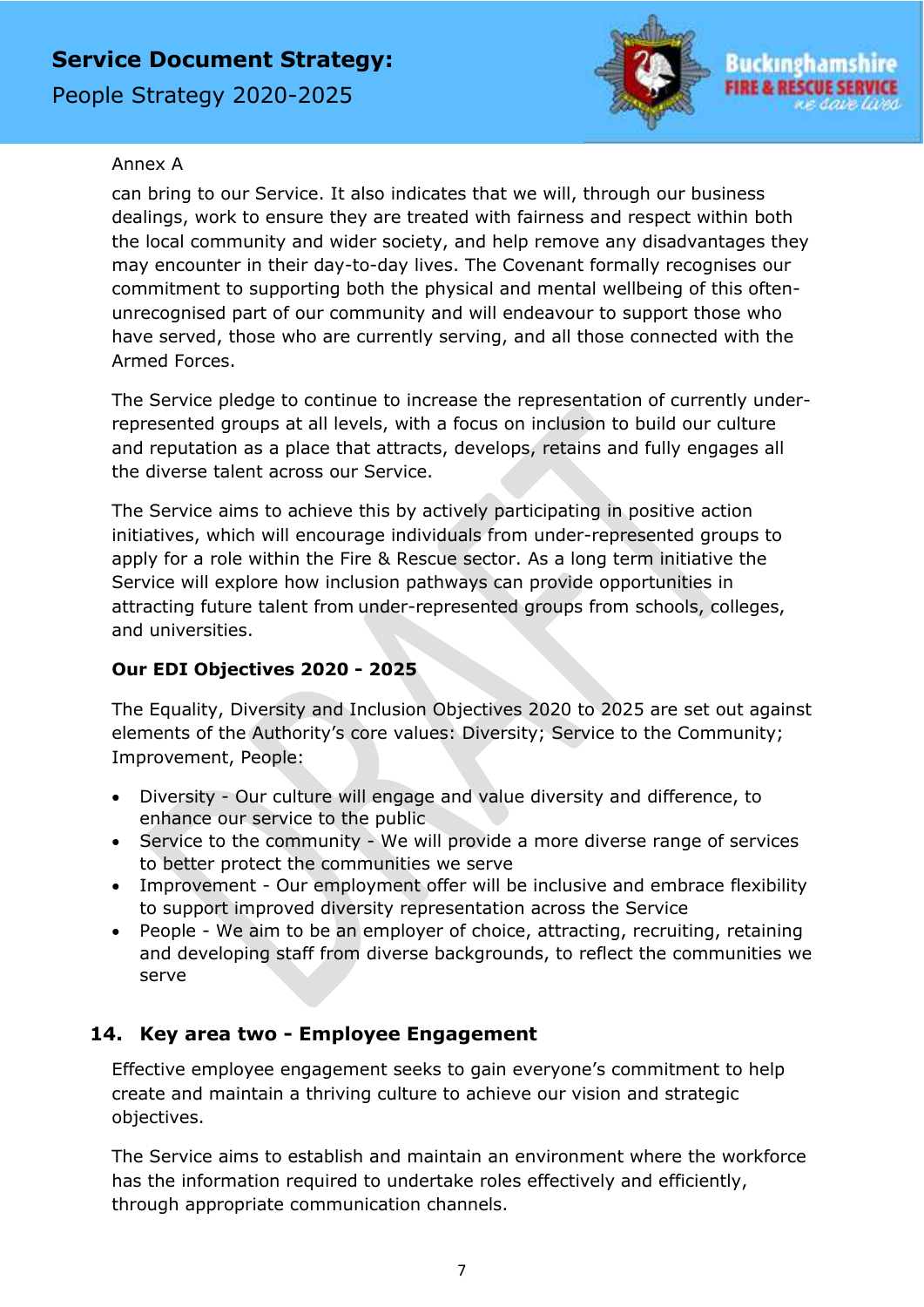People Strategy 2020-2025



#### Annex A

The Service seeks to ensure effective working relationships with employees, trades unions and employee representatives.

An employee engagement project has been initiated, and a working group established to help deliver the following objectives over the next five years:

- Create a framework which, when embedded, can be utilised for all future employee culture engagement
- Implement biennial Culture Surveys aligned with HMICFRS employee surveys, which provide consistency and data, enabling direct comparison and the ability to track progress on changes to culture and attitude to employee engagement
- Compare analytical comparisons between employee surveys year on year, with a view to increasing response rates and seeing a positive impact on the organisational effectiveness profile
- Identify and prioritise common themes and issues generated from feedback, and communicate these across the Service (with regard to identified key themes of the previous employee engagement opportunities)
- Work with managers to develop plans to help identify methods for resolving issues, implement suggestions and good practice, and positively enhance employee culture and attitudes towards engagement
- Enable employees to identify steps they can take, individually or as a team, to help address progress, or action any suggestions for improvement received during the engagement sessions
- Compile and make available/accessible plans for progress, improvements, enhancements, developments etc. resulting from employee feedback/suggestion
- Ensure updates and information are available on activity/action taking place so employees see the extent of work that has, is or will be undertaken as a result of their engagement to date
- Provide an area of the Service's website where employees and members of the public can view examples of positive work being undertaken that relates to feedback

### <span id="page-12-0"></span>**15. Key area three - Organisational Development and Resourcing**

Effective workforce planning is essential to achieving the Service's goal of a diverse and representative workforce, which can deliver its priorities. In line with the commitment to adopt the principles of the National Fire Chiefs Council (NFCC) Staff Training and Development guidance, the Service continues to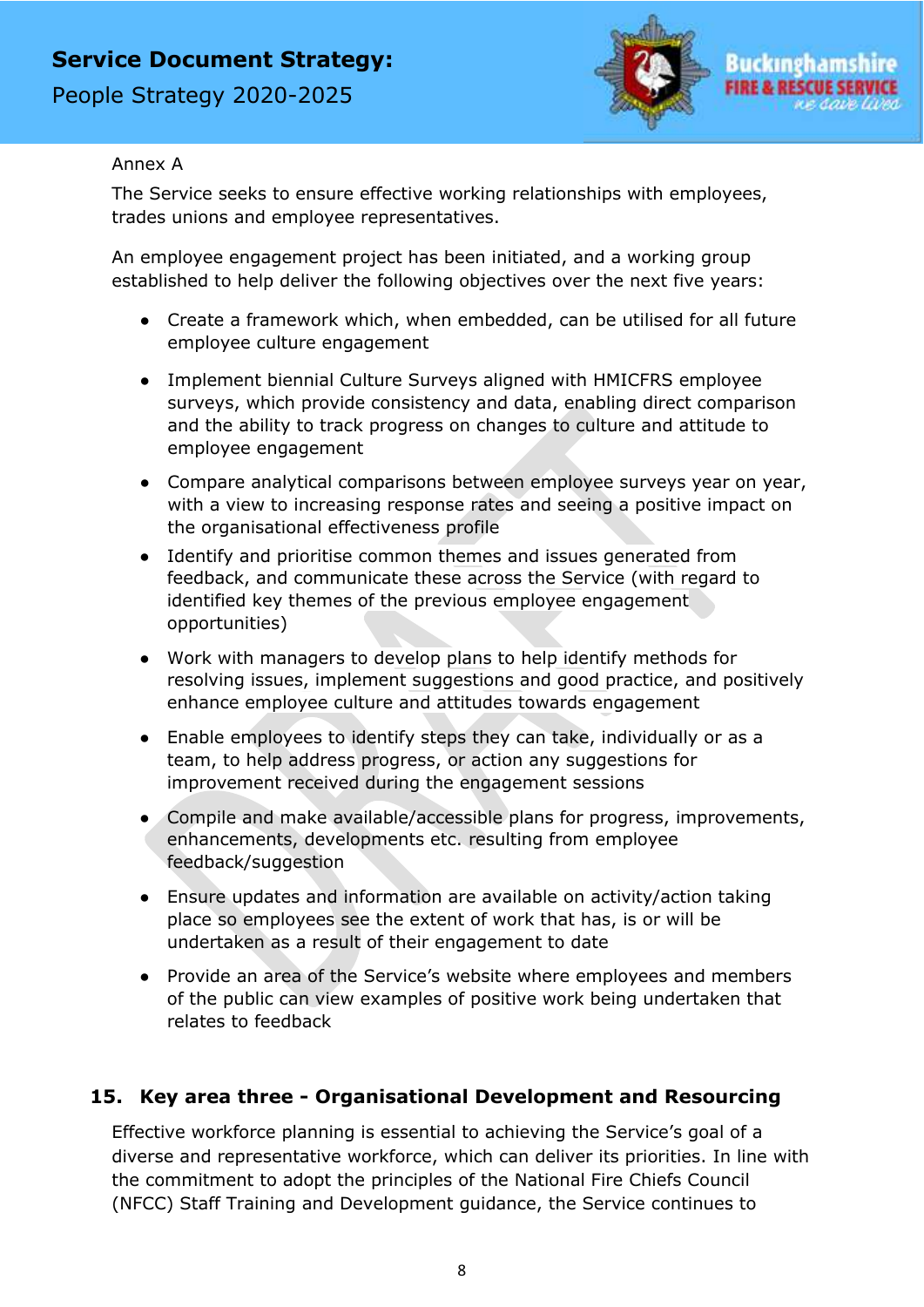People Strategy 2020-2025



#### Annex A

utilise the National Firefighter Selection Tests together with the use of Development Centres to assist in identifying potential future leaders.

To support this the Service will continue to develop selection processes that complement National Guidance and ensure employees, once selected are given the opportunities to develop competencies required within their role. The Service's strategy for career development and succession planning will include:

- Senior Management development, selection and identification
- Developing and implementation of pan-organisational succession planning
- Undertaking regular systematic and rigorous strategic workforce planning and review, horizon scanning for likely future external and internal challenges
- Developing our recruitment strategy to support improved diversity representation across the Service
- Establishing a programme for attraction, engagement and retention of high performing employees and new starters into the Service
- Supporting the Armed Forces Covenant within our recruitment strategy, including;
	- o Career Transition Partnership (CTP) on establishing a tailored employment pathway for veterans / service leavers
	- o Supporting the employment of Armed Forces spouses and partners, and advertising job opportunities through armed forces friendly recruitment agencies and charities
	- o Recognising relevant military qualifications in our recruitment/application processes
- Constant evaluation of the apprenticeship models, for both operational and support employees
- A revised performance and development process
- Clear established processes that support employee development

### <span id="page-13-0"></span>**16. Key area four - Training, Learning and Development**

The training and education of employees will be fundamental in meeting the future challenges of the Fire and Rescue sector. This is why the Service is committed to providing high quality learning outcomes for all employees, in both operational and support roles.

Workforce planning is a key element of succession planning in all areas, to ensure the Service has the right people with the right skills in place.

For operational employees, this will mean training to meet the risks that are reasonably foreseeable for their roles, ensuring this training uses national best practice and standards.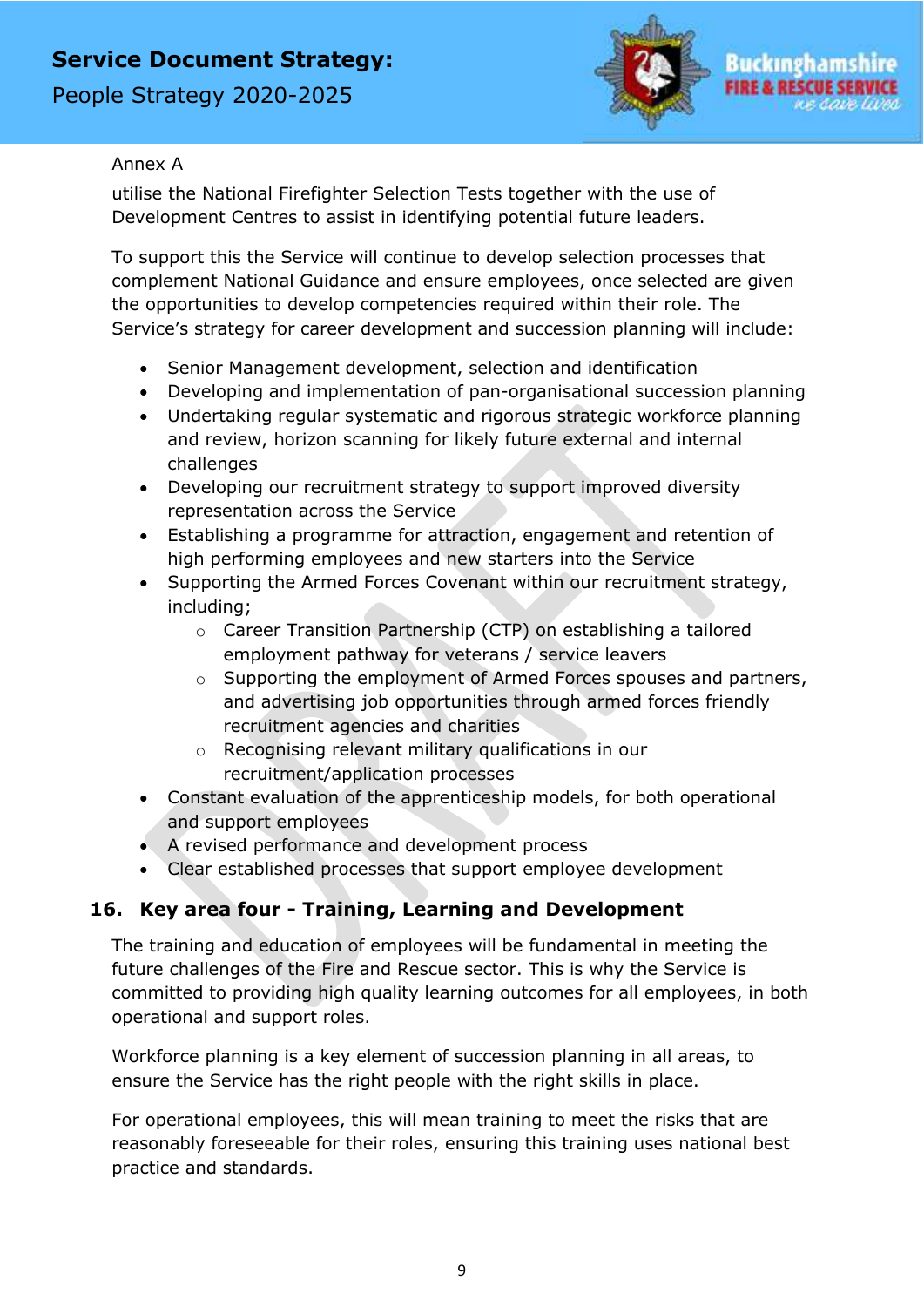People Strategy 2020-2025



#### Annex A

For support service employees, this will be providing training in the skills needed now and in the future.

All training, learning and development within the Service will be aligned to the principles as detailed within Service policy, the Fire and Rescue National Framework for England 2018, [NFCC Leadership Framework](https://www.nationalfirechiefs.org.uk/write/MediaUploads/NFCC%20Guidance%20publications/Workforce/NFCC_Leadership_Framework_Final.pdf) and [Core Learning](https://www.nationalfirechiefs.org.uk/write/MediaUploads/CPO/FRS_Education_Qualification_Framework_Leadership_website.pdf)  [Pathways.](https://www.nationalfirechiefs.org.uk/write/MediaUploads/CPO/FRS_Education_Qualification_Framework_Leadership_website.pdf)

The quality of training, learning and development will be maintained by:

- Robust quality assurance of training courses and development programmes
- Developing training products that respond to, and meet new demands and challenges placed upon the Service
- A blended learning approach using formal and informal interventions, using a range of delivery and assessment methods to support a variety of learning styles and work life balances
- Making effective use of technology to train and maintain competence such as e-learning and command simulation
- Effective performance management through use of the appraisal process aligned to organisational and individual objectives
- Coaching and mentoring employees
- Making efficient and effective use of local and regional training resources, aligned to national specifications and standards

### <span id="page-14-0"></span>**17. Key area five - Employee Health and Wellbeing**

The Service strives to ensure that all employees are provided with an environment and opportunities that encourage and enable them to lead healthy lives and make choices that support their wellbeing. It is essential for workplaces to become environments that support employees, striking a healthy work life balance, and where possible taking opportunities in supporting more flexible working arrangements.

A programme of activities to deliver improved health and wellbeing awareness and processes for employees is being developed in line with the [Blue Light](file:///C:/Users/jhumphrey/AppData/Local/Microsoft/Windows/INetCache/Content.Outlook/SP6K5NBX/strategy%20for%20career%20development%20and%20succession%20planning%20will%20include:)  [Wellbeing Framework.](file:///C:/Users/jhumphrey/AppData/Local/Microsoft/Windows/INetCache/Content.Outlook/SP6K5NBX/strategy%20for%20career%20development%20and%20succession%20planning%20will%20include:) The framework represents an up-to-date and ambitious standard for the Service to self-assess against, so that subsequent strategy and interventions are based on evidence of need, and also what is proven to improve outcomes.

The Service's Wellbeing Strategy sits under the People Strategy and underpins the work of the Wellbeing Group. The ethos behind the Wellbeing Strategy is 'Start Well, Work Well, Age Well' encompassing the different stages that an employee will pass through, and the services available to support this lifecycle.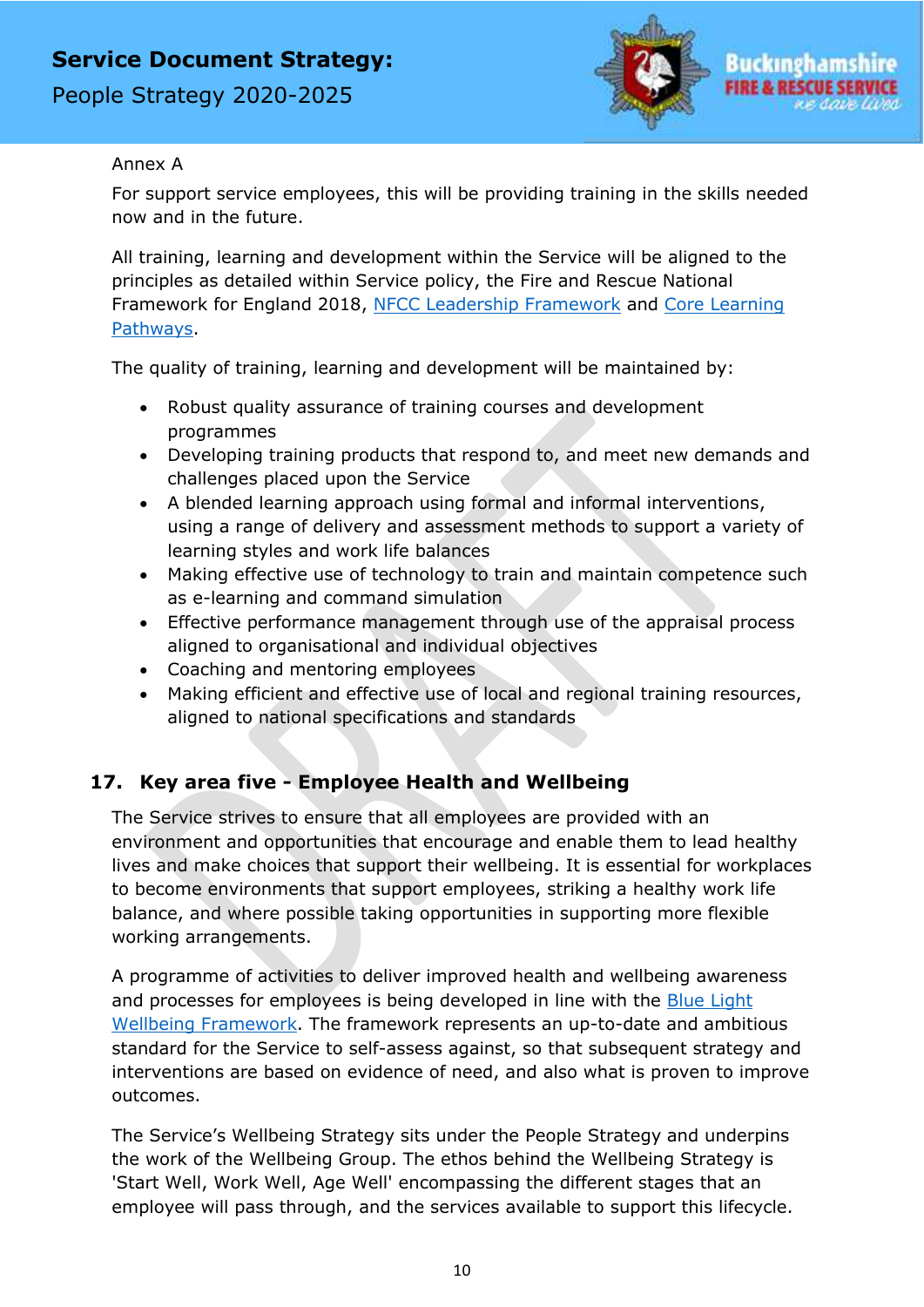People Strategy 2020-2025



#### Annex A

### <span id="page-15-0"></span>**18. Consultation/publication/communication**

Development of this strategy is supported by engagement with:

- People and Organisational Development Directorate
- Joint Consultation Forum
- Leadership Group
- All employees

Key stakeholders of the People Strategy Framework, including;

- Equality Diversity and Inclusion Group
- Employee Engagement Working Group
- Head of Human Resources
- Organisational Development Manager
- Head of Operational Training and Assurance
- Wellbeing Group

Following approval by the Fire Authority, the People Strategy is published on the Service's Intranet with a public facing version published on the external website.

### **19. Impact Assessments**

### **A) The Equality impact table**

Assessment of impact table

Does the activity have the potential to impact differently on individuals in different groups? To complete the table  $\blacktriangledown$  the likely impact. If an EIA action plan is necessary, this can be downloaded from the Intranet.

Assessment of impact on groups in **bold** is a legal requirement. Assessment of impacts on groups in *italics* is not a legal requirement, however it will help to ensure that your activity does not have unintended consequences.

| Protected characteristic                                       | Positive | Negative | Neutral | If negative, why and how<br>could this be lessened (use<br>action plan if necessary) |
|----------------------------------------------------------------|----------|----------|---------|--------------------------------------------------------------------------------------|
| <b>Individuals of different ages</b>                           |          |          |         |                                                                                      |
| <b>Disabled individuals</b>                                    |          |          |         |                                                                                      |
| <b>Individuals transitioning</b><br>from one gender to another |          |          |         |                                                                                      |
| Individuals who are married<br>or in civil partnerships        |          |          |         |                                                                                      |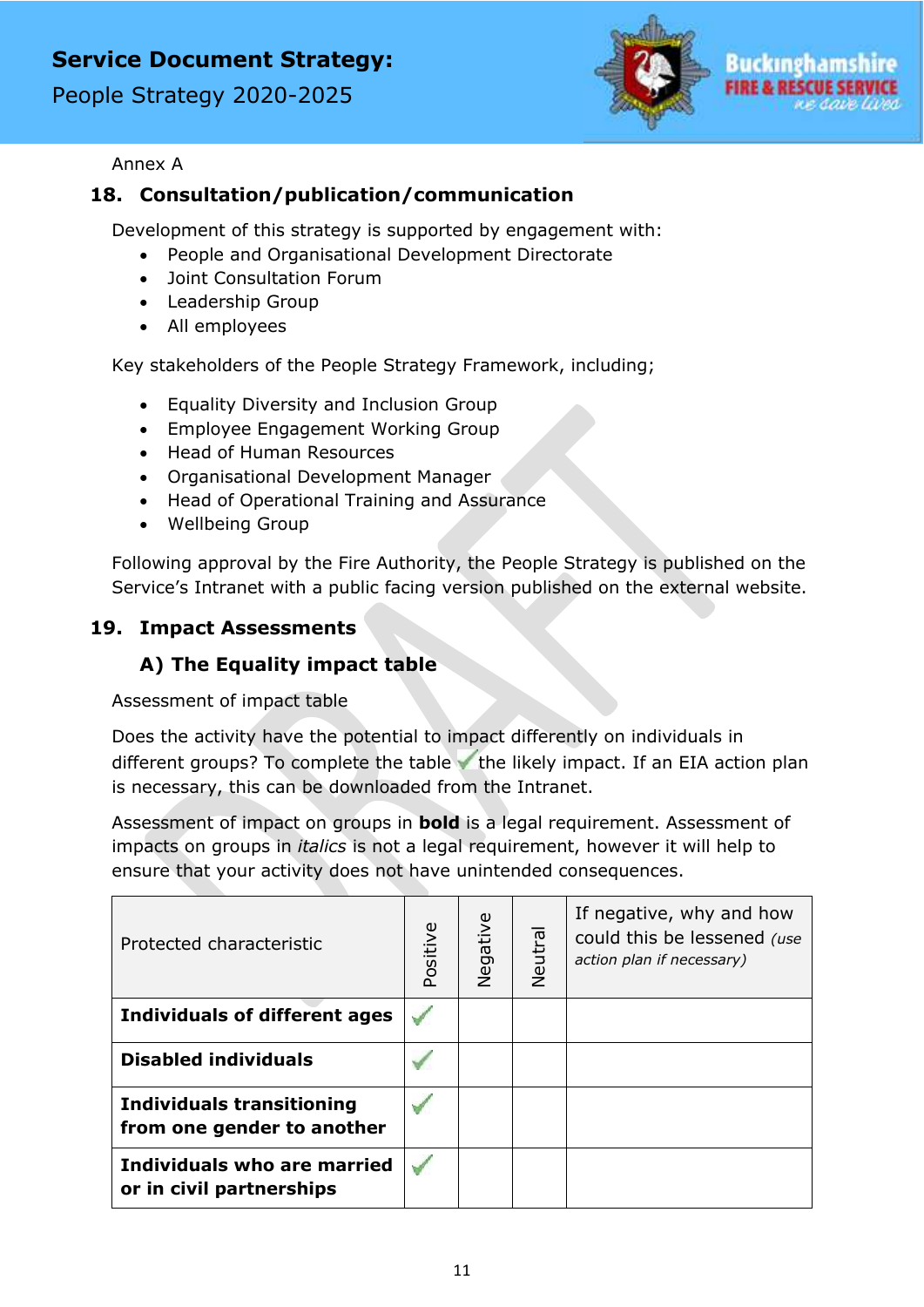People Strategy 2020-2025

Annex A



| <b>Pregnant individuals and</b><br>new parents          |  |  |
|---------------------------------------------------------|--|--|
| <b>Individuals of different race</b>                    |  |  |
| <b>Individuals of different</b><br>religions or beliefs |  |  |
| Individuals gender identity                             |  |  |
| <b>Individuals sexual</b><br>orientation                |  |  |
| Individuals living in different<br>family circumstances |  |  |
| Individuals in different social<br>circumstances        |  |  |
| Different employee groups                               |  |  |
| Other                                                   |  |  |

### <span id="page-16-0"></span>**B) Data Protection Impact Assessment Screening Questions**

No personally identifiable information is contained within the overarching People Strategy 2020 - 2025. Data Protection Impact Assessments exist for each key area of the strategy, these will be revised and updated where required.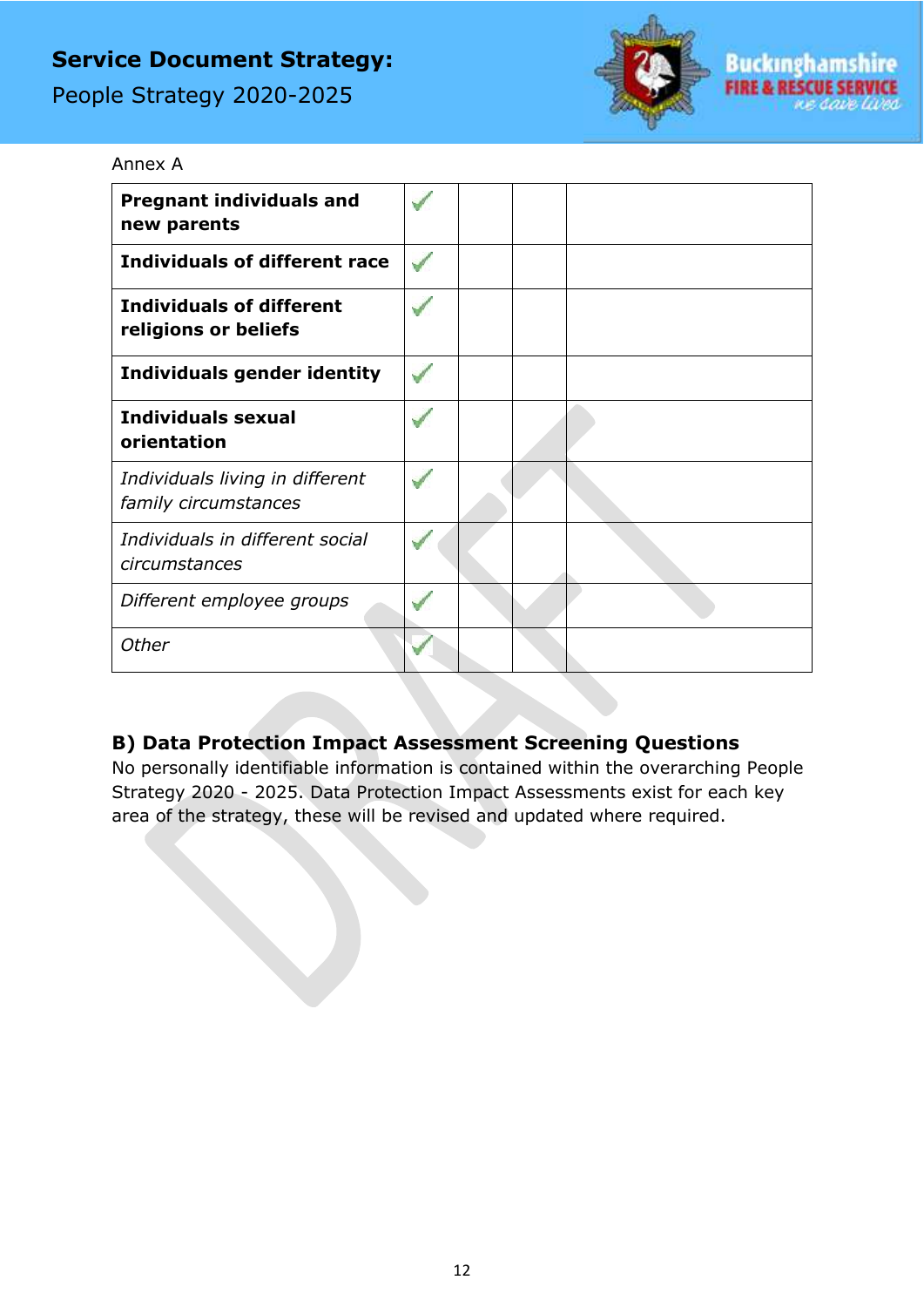| ID<br><b>no</b> | <b>Section</b>                                                                                 | <b>Feedback</b>                                                                                                                                                                                                                                                                                                                                                         | <b>Response to feedback</b>                                                                                                                                                                                                                                                                                                                                                                                                                                                                                                                                                                                                                                                                                                                                                                                      |
|-----------------|------------------------------------------------------------------------------------------------|-------------------------------------------------------------------------------------------------------------------------------------------------------------------------------------------------------------------------------------------------------------------------------------------------------------------------------------------------------------------------|------------------------------------------------------------------------------------------------------------------------------------------------------------------------------------------------------------------------------------------------------------------------------------------------------------------------------------------------------------------------------------------------------------------------------------------------------------------------------------------------------------------------------------------------------------------------------------------------------------------------------------------------------------------------------------------------------------------------------------------------------------------------------------------------------------------|
| 1.              | $\bullet$                                                                                      | Initial consultation with key stakeholders 23 June - 22 July 2020<br>Published on intranet for wider feedback 22 July - 19 August 2020<br>Presented to Business Transformation Board 10 September 2020<br>Presented to Senior Management Board 22 September 2020<br>Presented to Joint Consultation Forum 8 October 2020<br>Presented to Fire Authority 14 October 2020 | Noted - Development is available for all staff in a<br>variety of formats, however it doesn't necessarily                                                                                                                                                                                                                                                                                                                                                                                                                                                                                                                                                                                                                                                                                                        |
|                 | <b>Key area</b><br>three -<br>Organisational<br><b>Development</b><br>and<br><b>Resourcing</b> | There needs to be an acknowledgement that the<br>development processes are different for support staff and<br>operational staff i.e. lack of development centres for<br>support staff.                                                                                                                                                                                  | mean that it will result in promotion as there may<br>not be the roles immediately available, particularly<br>for support staff. The organisation invests a lot of<br>money in training its staff and support staff are<br>invited to attend development centres as well as<br>submit training requirements as part of the<br>Training Needs Analysis process. The development<br>centres for support staff provide an opportunity to<br>be assessed on a range of skills and identify areas<br>for development which would then form part of<br>their personal development plan and their career<br>discussion during their appraisal.<br>Development for all staff needs to be individual<br>driven, starting with the conversation on career<br>aspirations and development needs with their line<br>manager. |
| 2.              | <b>Key area</b><br>three -<br>Organisational<br><b>Development</b><br>and<br><b>Resourcing</b> | There also needs to be consistency in how we recruit<br>people. I.e. people are told they must advertise internally<br>and externally and others only internally.                                                                                                                                                                                                       | Noted - This is very much dependent on the role<br>being advertised. Under normal circumstance roles<br>will be advertised both internally and externally,<br>however on occasion roles are advertised<br>internally only when they form part of the<br>organisation's succession planning process. If<br>there appears not to be internal staff with the                                                                                                                                                                                                                                                                                                                                                                                                                                                        |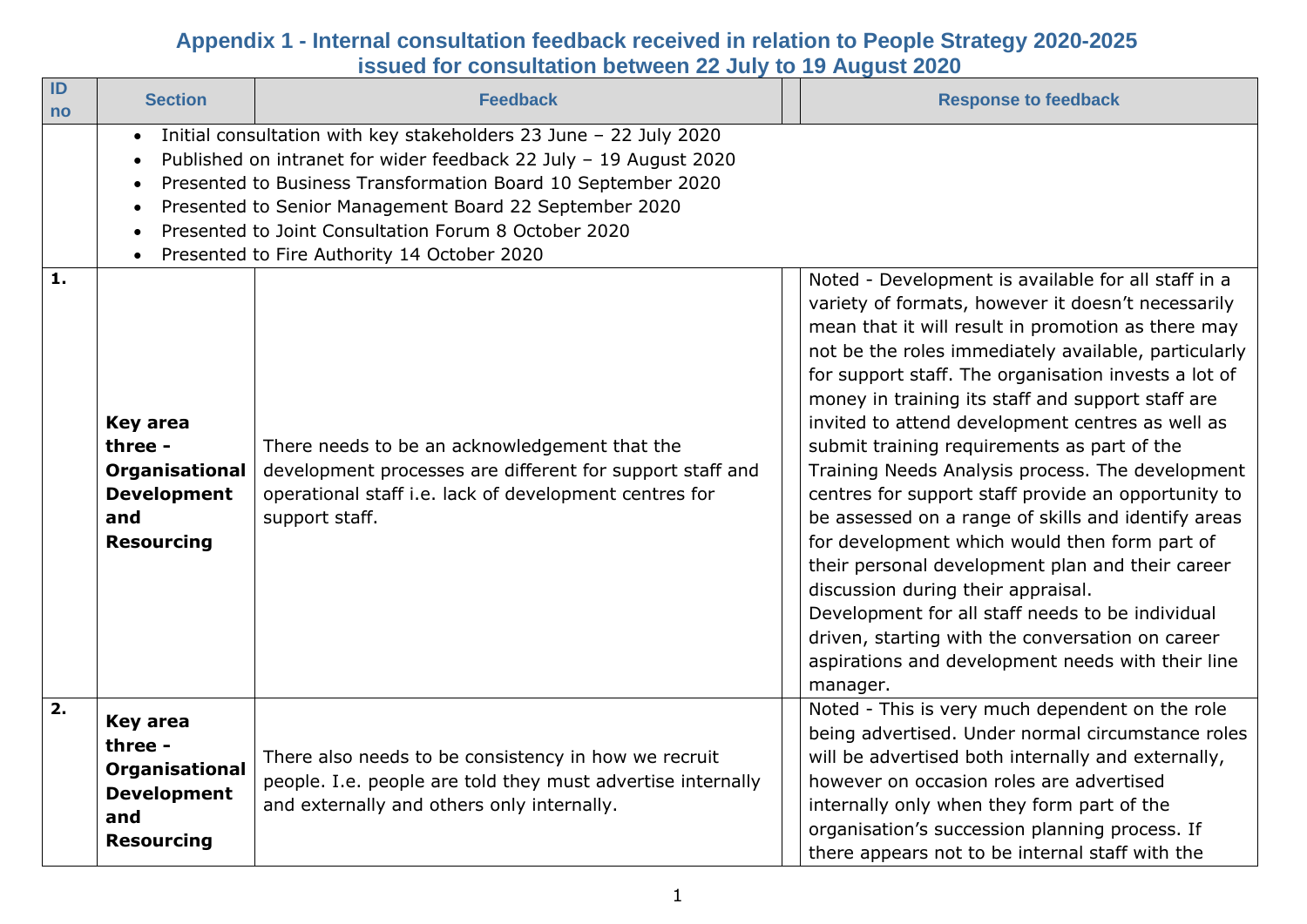| $\blacksquare$<br>no | <b>Section</b>                                                                | <b>Feedback</b>                                                                                                                                                                                                                                                                                                                                                                                                                                                                                                    | <b>Response to feedback</b>                                                                                                                                                                                                                                                                                                                                                                                                                                                                                                                                                                     |
|----------------------|-------------------------------------------------------------------------------|--------------------------------------------------------------------------------------------------------------------------------------------------------------------------------------------------------------------------------------------------------------------------------------------------------------------------------------------------------------------------------------------------------------------------------------------------------------------------------------------------------------------|-------------------------------------------------------------------------------------------------------------------------------------------------------------------------------------------------------------------------------------------------------------------------------------------------------------------------------------------------------------------------------------------------------------------------------------------------------------------------------------------------------------------------------------------------------------------------------------------------|
|                      |                                                                               |                                                                                                                                                                                                                                                                                                                                                                                                                                                                                                                    | required skills and experience to fulfil the role,<br>then the role will be advertised internally and<br>externally. The CFO pledged, where possible,<br>opportunities will be given internally first.                                                                                                                                                                                                                                                                                                                                                                                          |
| $\overline{3}$ .     | Key area four<br>- Training,<br><b>Learning and</b><br><b>Development</b>     | What does the training for support staff look like in the<br>future?                                                                                                                                                                                                                                                                                                                                                                                                                                               | Noted - Training for all staff will continue to be<br>role-focused and requests for training should be<br>submitted via the annual appraisal process and to<br>the Training Needs Analysis for the Training<br>Strategy Group to review against the budget for<br>the year.                                                                                                                                                                                                                                                                                                                     |
| 4.                   | Key area four<br>-Training,<br><b>Learning and</b><br><b>Development</b>      | Are we looking to reinvigorate our own incident command<br>training?                                                                                                                                                                                                                                                                                                                                                                                                                                               | Noted - All training, learning and development<br>within the Service will be aligned to the principles<br>as detailed within our own Policy, the Fire and<br>Rescue National Framework for England 2018,<br>NFCC Leadership Framework and Core Learning<br>Pathways. The Service currently uses the Fire<br>Service College (FSC) for all of its Incident<br>Command acquisition training and maintenance.<br>This is enhanced and quality assured in Service as<br>detailed in the Training, Learning and<br>Development Strategy. A review of our<br>partnership with the FSC is due in 2022. |
| $\overline{5}$ .     | Key area one -<br><b>Equality</b><br><b>Diversity and</b><br><b>Inclusion</b> | Our operational workforce is currently underrepresented<br>by women. (6% WT and 7% on-call) How can we engage<br>with women to ensure they see the FRS as a viable career<br>choice. How can we develop the females currently in the<br>service and encourage them to go for career progression?<br>There is now a big opportunity to focus on attracting and<br>developing females into the job and to progress their<br>careers over the next 10 years and we could capture this<br>now with a stronger message. | Action - The document has been updated to<br>reflect the feedback. The Service is committed to<br>increasing the representation of currently under-<br>represented groups at all levels. We are working<br>with a range of partners to better understand how<br>to reach under-represented groups. We have<br>expanded the role, and refreshed the objectives,<br>of the Equality, Diversity and Inclusion group to<br>support us in these endeavours. We regularly                                                                                                                             |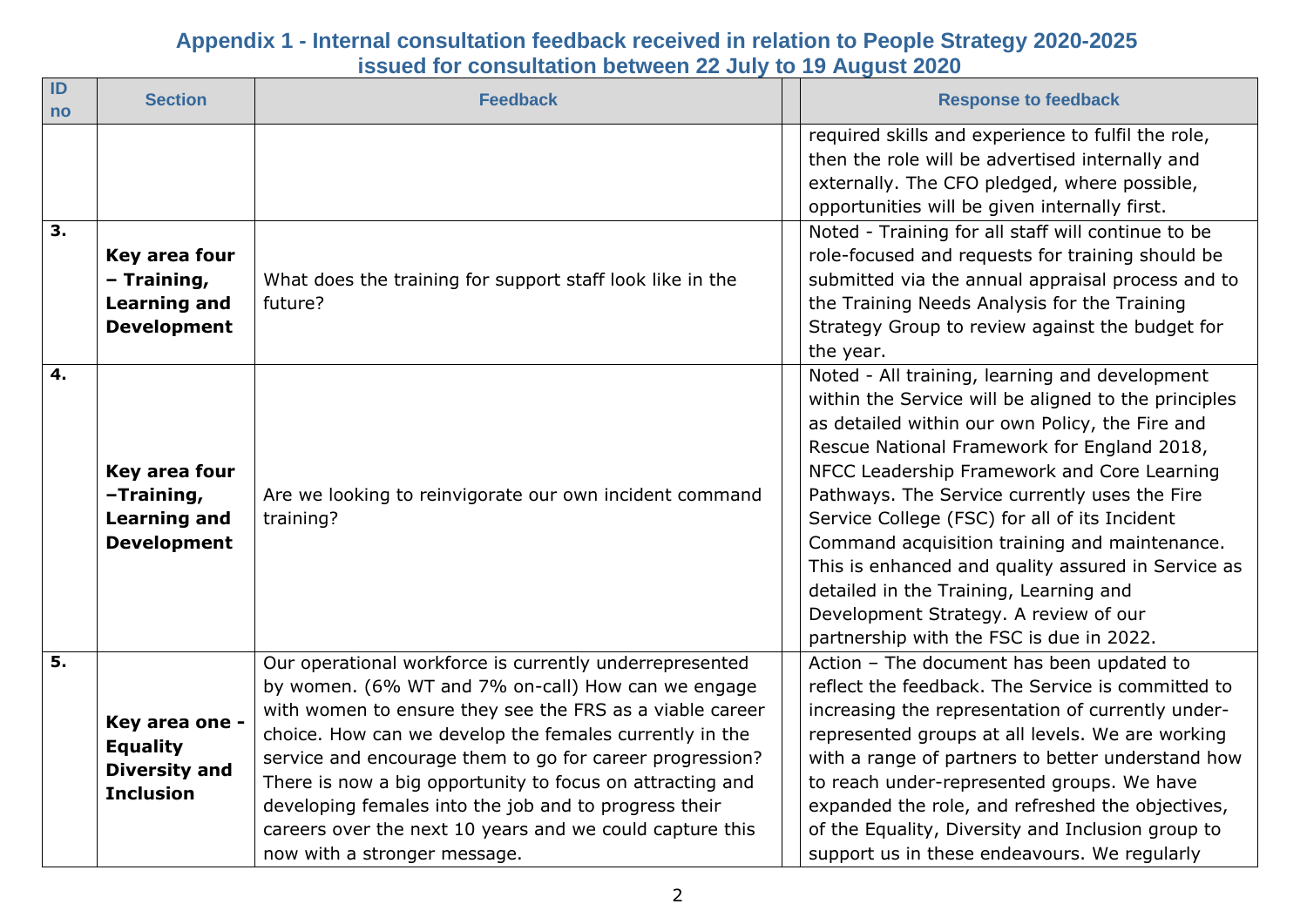| $\blacksquare$<br>no | <b>Section</b>                                                                | <b>Feedback</b>                                                                                                                                                                                                                                                                                                                                                                                                     | <b>Response to feedback</b>                                                                                                                                                                                                                                                                                                                                                                                    |
|----------------------|-------------------------------------------------------------------------------|---------------------------------------------------------------------------------------------------------------------------------------------------------------------------------------------------------------------------------------------------------------------------------------------------------------------------------------------------------------------------------------------------------------------|----------------------------------------------------------------------------------------------------------------------------------------------------------------------------------------------------------------------------------------------------------------------------------------------------------------------------------------------------------------------------------------------------------------|
|                      |                                                                               |                                                                                                                                                                                                                                                                                                                                                                                                                     | review or recruitment activity and performance to<br>ensure we continually improve in this area.                                                                                                                                                                                                                                                                                                               |
| 6.                   | Key area one -<br><b>Equality</b><br><b>Diversity and</b><br><b>Inclusion</b> | Is there going to be a focus on attracting and developing<br>people with protected characteristics who are<br>underrepresented in the service at all levels.                                                                                                                                                                                                                                                        | Action - Response as above.                                                                                                                                                                                                                                                                                                                                                                                    |
| $\overline{7}$ .     | General                                                                       | The Strategy should be concise, focused, achievable,<br>inclusive, and flexible and have scope to build upon into<br>the future.                                                                                                                                                                                                                                                                                    | Action - The strategy has been developed with<br>achievable objectives and focus on five key areas.<br>The strategy is intended to be flexible in order to<br>address how we can most effectively respond to<br>our current and future needs. Performance against<br>the five areas will be regularly reviewed.                                                                                                |
| 8.                   | General                                                                       | The strategy needs more visuals, such as infographics and<br>pictures that draw the eye, and focus people to certain<br>areas.                                                                                                                                                                                                                                                                                      | Noted - The current draft has been developed as a<br>written strategy. Following approval by the Fire<br>Authority, the People Strategy will succeed the<br>2016 - 2020 strategy and be published on the<br>Service's Intranet with an externally facing version<br>published on the external website. Development of<br>the external website continues and will<br>complement the new strategy as it evolves. |
| $\overline{9}$ .     | General                                                                       | Focus should remain centred around the five key areas,<br>however these could be simplified or made easier to<br>understand, more aligned to the wording of our values.<br>Consider, Equality, Diversity and Inclusion, Employee<br>Engagement, Organisational Development and<br>Resourcing, Training Learning and Development, and<br>Health and Wellbeing, this would line up with our core<br>value statements. | Action - This will be included in the revision of the<br>strategy.                                                                                                                                                                                                                                                                                                                                             |